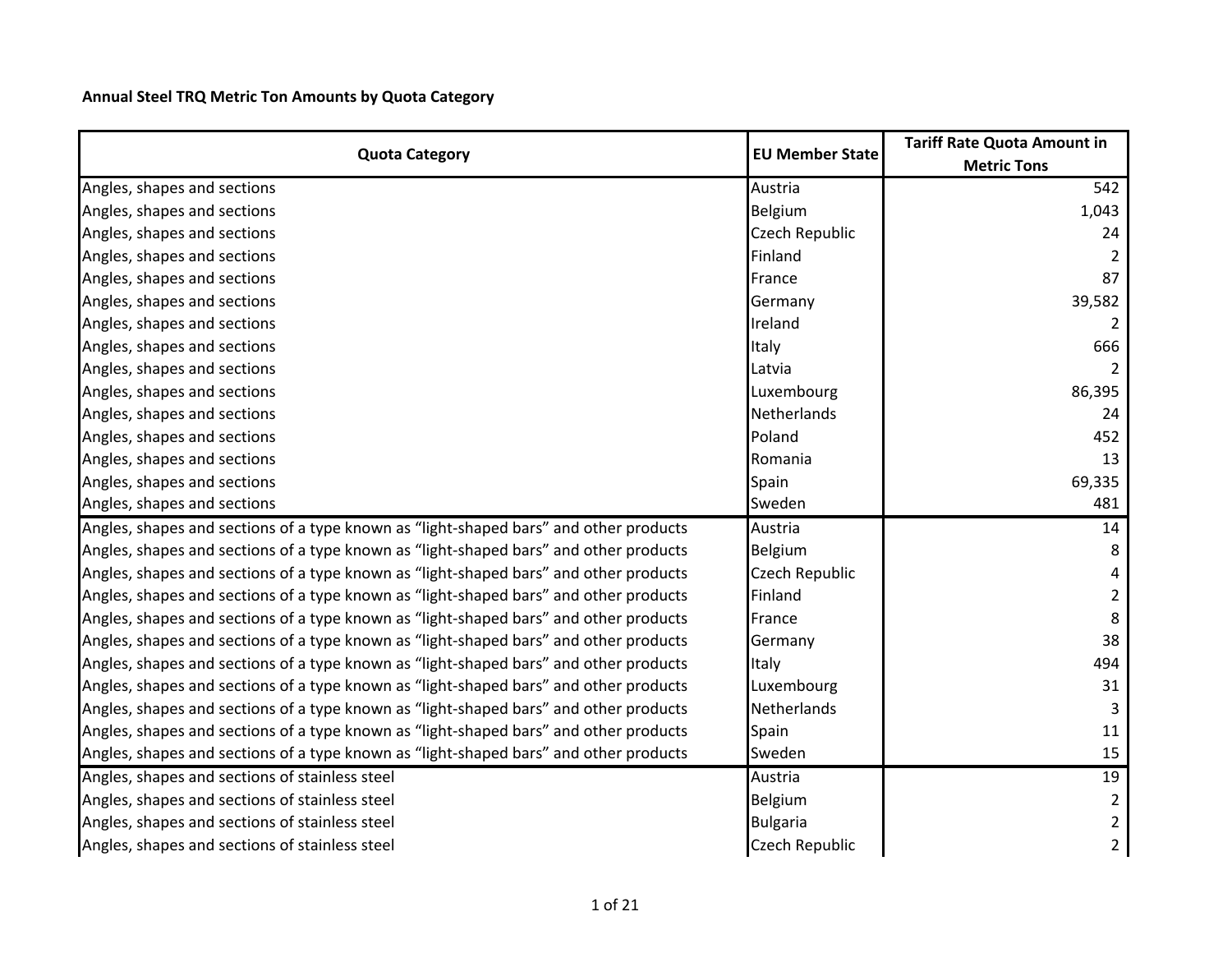| Angles, shapes and sections of stainless steel  | Denmark            | 6      |
|-------------------------------------------------|--------------------|--------|
| Angles, shapes and sections of stainless steel  | France             |        |
| Angles, shapes and sections of stainless steel  | Germany            | 575    |
| Angles, shapes and sections of stainless steel  | Ireland            |        |
| Angles, shapes and sections of stainless steel  | Italy              | 317    |
| Angles, shapes and sections of stainless steel  | <b>Netherlands</b> |        |
| Angles, shapes and sections of stainless steel  | Portugal           |        |
| Angles, shapes and sections of stainless steel  | Spain              | 149    |
| Angles, shapes and sections of stainless steel  | Sweden             |        |
| Bars and rods of stainless steel, cold finished | Austria            | 2,430  |
| Bars and rods of stainless steel, cold finished | Belgium            | 34     |
| Bars and rods of stainless steel, cold finished | Czech Republic     | 10     |
| Bars and rods of stainless steel, cold finished | Denmark            | 18     |
| Bars and rods of stainless steel, cold finished | France             | 2,306  |
| Bars and rods of stainless steel, cold finished | Germany            | 7,447  |
| Bars and rods of stainless steel, cold finished | Ireland            |        |
| Bars and rods of stainless steel, cold finished | Italy              | 26,370 |
| Bars and rods of stainless steel, cold finished | Netherlands        |        |
| Bars and rods of stainless steel, cold finished | Poland             |        |
| Bars and rods of stainless steel, cold finished | Portugal           | 1,397  |
| Bars and rods of stainless steel, cold finished | Romania            |        |
| Bars and rods of stainless steel, cold finished | Slovenia           | 680    |
| Bars and rods of stainless steel, cold finished | Spain              | 942    |
| Bars and rods of stainless steel, cold finished | Sweden             | 1,711  |
| Bars and rods of stainless steel, hot-rolled    | Austria            | 1,049  |
| Bars and rods of stainless steel, hot-rolled    | Belgium            |        |
| Bars and rods of stainless steel, hot-rolled    | Czech Republic     |        |
| Bars and rods of stainless steel, hot-rolled    | Denmark            |        |
| Bars and rods of stainless steel, hot-rolled    | France             | 1,682  |
| Bars and rods of stainless steel, hot-rolled    | Germany            | 2,063  |
| Bars and rods of stainless steel, hot-rolled    | Hungary            |        |
| Bars and rods of stainless steel, hot-rolled    | Italy              | 10,615 |
| Bars and rods of stainless steel, hot-rolled    | Netherlands        | 16     |
| Bars and rods of stainless steel, hot-rolled    | Poland             | 17     |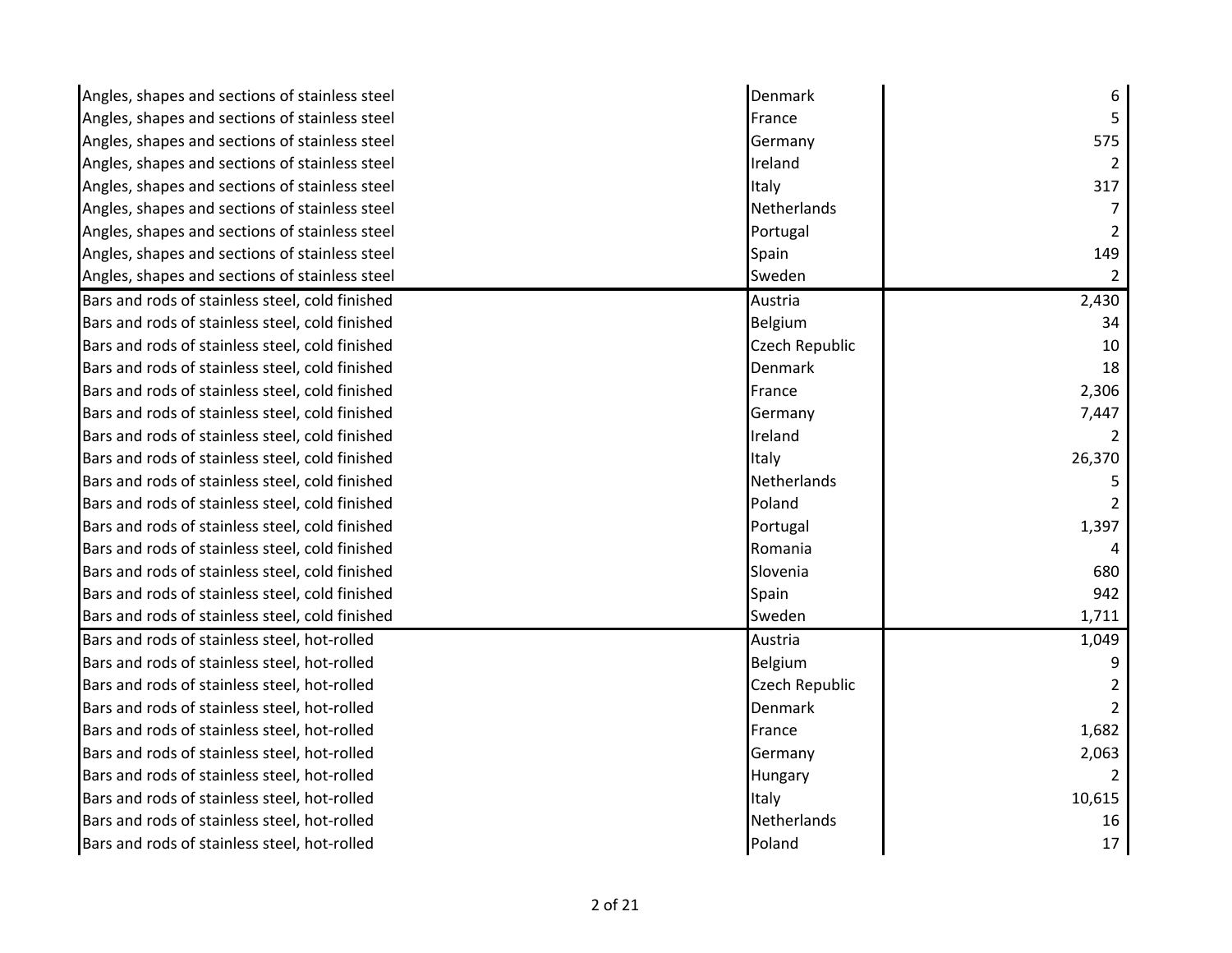| Bars and rods of stainless steel, hot-rolled                              | Portugal       | 2,874          |
|---------------------------------------------------------------------------|----------------|----------------|
| Bars and rods of stainless steel, hot-rolled                              | Romania        |                |
| Bars and rods of stainless steel, hot-rolled                              | Slovenia       | 169            |
| Bars and rods of stainless steel, hot-rolled                              | Spain          | 94             |
| Bars and rods of stainless steel, hot-rolled                              | Sweden         | 2,727          |
| Bars and rods, hot-rolled, in irregularly wound coils                     | Belgium        | 5              |
| Bars and rods, hot-rolled, in irregularly wound coils                     | Czech Republic |                |
| Bars and rods, hot-rolled, in irregularly wound coils                     | Denmark        |                |
| Bars and rods, hot-rolled, in irregularly wound coils                     | France         | 212            |
| Bars and rods, hot-rolled, in irregularly wound coils                     | Germany        | 37,565         |
| Bars and rods, hot-rolled, in irregularly wound coils                     | Italy          | 14,115         |
| Bars and rods, hot-rolled, in irregularly wound coils                     | Netherlands    | 26             |
| Bars and rods, hot-rolled, in irregularly wound coils                     | Spain          | 45,497         |
| Bars and rods, hot-rolled, in irregularly wound coils                     | Sweden         |                |
| Bars and rods, hot-rolled, in irregularly wound coils, of stainless steel | Austria        | $\overline{3}$ |
| Bars and rods, hot-rolled, in irregularly wound coils, of stainless steel | France         | 2,107          |
| Bars and rods, hot-rolled, in irregularly wound coils, of stainless steel | Germany        | 466            |
| Bars and rods, hot-rolled, in irregularly wound coils, of stainless steel | Italy          | 236            |
| Bars and rods, hot-rolled, in irregularly wound coils, of stainless steel | Spain          | 14             |
| Bars and rods, hot-rolled, in irregularly wound coils, of stainless steel | Sweden         | 3,166          |
| Bars, cold-finished, not of stainless steel                               | Austria        | 1,564          |
| Bars, cold-finished, not of stainless steel                               | Belgium        | 15             |
| Bars, cold-finished, not of stainless steel                               | Cyprus         |                |
| Bars, cold-finished, not of stainless steel                               | Czech Republic | 217            |
| Bars, cold-finished, not of stainless steel                               | Denmark        |                |
| Bars, cold-finished, not of stainless steel                               | Finland        | 339            |
| Bars, cold-finished, not of stainless steel                               | France         | 4,707          |
| Bars, cold-finished, not of stainless steel                               | Germany        | 26,933         |
| Bars, cold-finished, not of stainless steel                               | Hungary        |                |
| Bars, cold-finished, not of stainless steel                               | Ireland        | 6              |
| Bars, cold-finished, not of stainless steel                               | Italy          | 13,169         |
| Bars, cold-finished, not of stainless steel                               | Netherlands    | 119            |
| Bars, cold-finished, not of stainless steel                               | Poland         |                |
| Bars, cold-finished, not of stainless steel                               | Portugal       |                |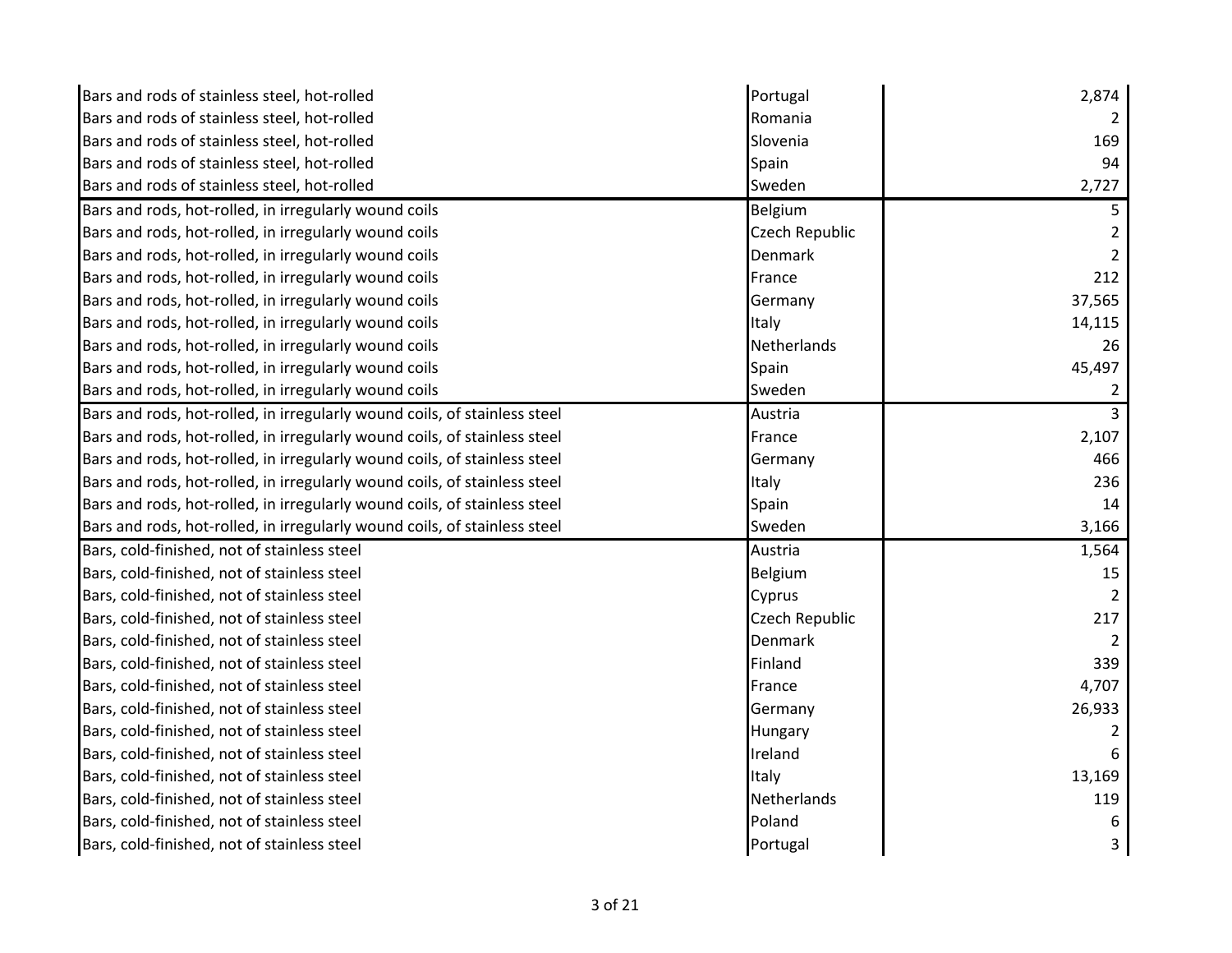| Bars, cold-finished, not of stainless steel                     | Romania        | 569    |
|-----------------------------------------------------------------|----------------|--------|
| Bars, cold-finished, not of stainless steel                     | Slovakia       |        |
| Bars, cold-finished, not of stainless steel                     | Slovenia       | 5,747  |
| Bars, cold-finished, not of stainless steel                     | Spain          | 10,320 |
| Bars, cold-finished, not of stainless steel                     | Sweden         | 844    |
| Bars, hot-rolled, not of stainless steel                        | Austria        | 233    |
| Bars, hot-rolled, not of stainless steel                        | Belgium        | 6      |
| Bars, hot-rolled, not of stainless steel                        | Czech Republic | 16,043 |
| Bars, hot-rolled, not of stainless steel                        | Denmark        |        |
| Bars, hot-rolled, not of stainless steel                        | Finland        | 1,177  |
| Bars, hot-rolled, not of stainless steel                        | France         | 50,278 |
| Bars, hot-rolled, not of stainless steel                        | Germany        | 69,617 |
| Bars, hot-rolled, not of stainless steel                        | Hungary        | 5      |
| Bars, hot-rolled, not of stainless steel                        | Ireland        |        |
| Bars, hot-rolled, not of stainless steel                        | Italy          | 8,888  |
| Bars, hot-rolled, not of stainless steel                        | Netherlands    | 863    |
| Bars, hot-rolled, not of stainless steel                        | Poland         | 2,297  |
| Bars, hot-rolled, not of stainless steel                        | Portugal       | 540    |
| Bars, hot-rolled, not of stainless steel                        | Romania        | 2,738  |
| Bars, hot-rolled, not of stainless steel                        | Slovenia       | 993    |
| Bars, hot-rolled, not of stainless steel                        | Spain          | 19,738 |
| Bars, hot-rolled, not of stainless steel                        | Sweden         | 7,642  |
| Blooms, billets and slabs of stainless steel and other products | Austria        | 182    |
| Blooms, billets and slabs of stainless steel and other products | Belgium        |        |
| Blooms, billets and slabs of stainless steel and other products | Denmark        |        |
| Blooms, billets and slabs of stainless steel and other products | France         |        |
| Blooms, billets and slabs of stainless steel and other products | Germany        | 29,923 |
| Blooms, billets and slabs of stainless steel and other products | Hungary        | 47     |
| Blooms, billets and slabs of stainless steel and other products | Italy          | 10,659 |
| Blooms, billets and slabs of stainless steel and other products | Netherlands    |        |
| Blooms, billets and slabs of stainless steel and other products | Slovenia       | 372    |
| Blooms, billets and slabs of stainless steel and other products | Spain          | 5,038  |
| Blooms, billets and slabs of stainless steel and other products | Sweden         | 12,391 |
| Blooms, billets and slabs, semi-finished                        | Austria        | 30     |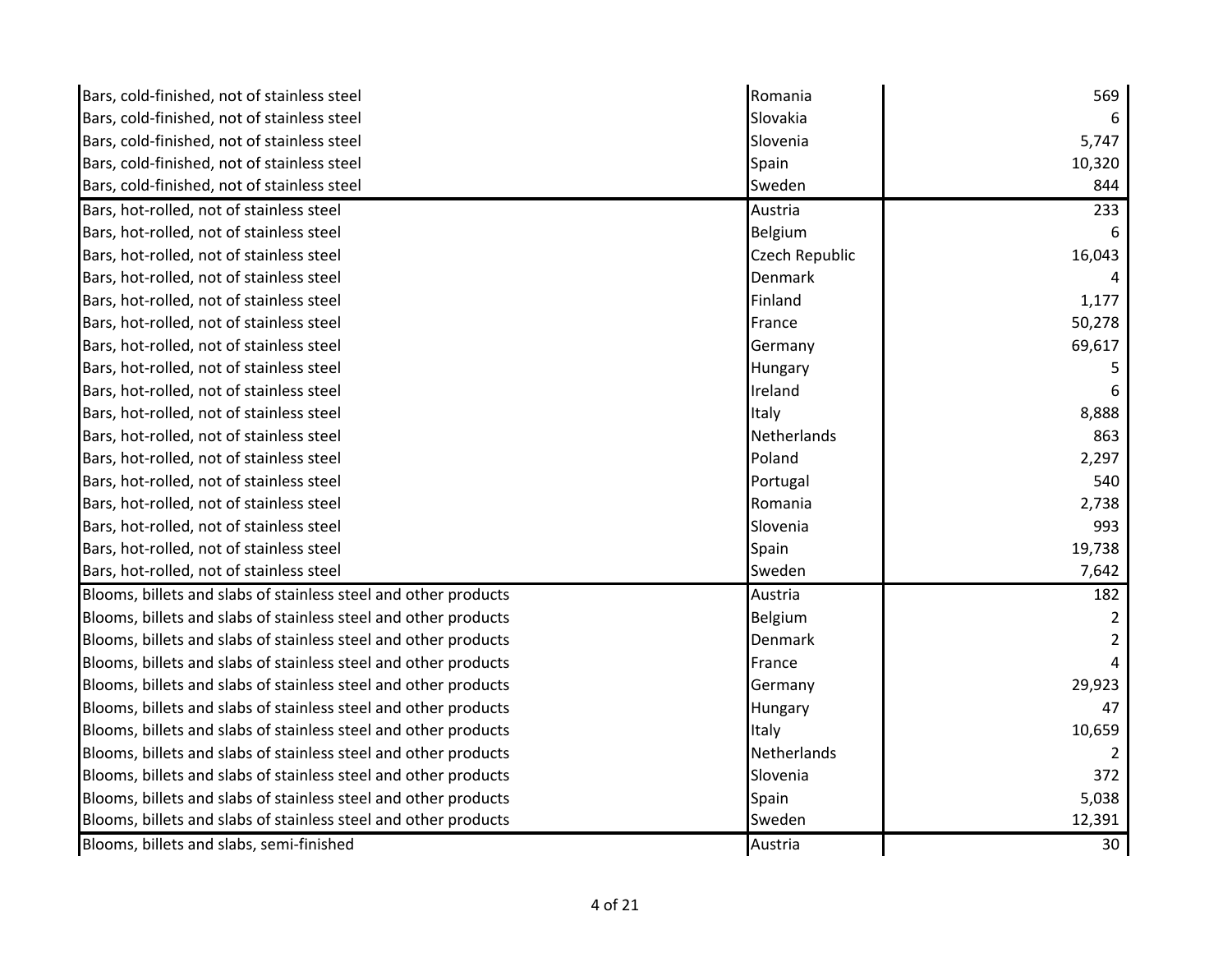| Blooms, billets and slabs, semi-finished       | Croatia               | 124    |
|------------------------------------------------|-----------------------|--------|
| Blooms, billets and slabs, semi-finished       | Czech Republic        |        |
| Blooms, billets and slabs, semi-finished       | <b>Denmark</b>        |        |
| Blooms, billets and slabs, semi-finished       | Finland               |        |
| Blooms, billets and slabs, semi-finished       | France                | 487    |
| Blooms, billets and slabs, semi-finished       | Germany               | 14,759 |
| Blooms, billets and slabs, semi-finished       | Hungary               |        |
| Blooms, billets and slabs, semi-finished       | Italy                 | 16,633 |
| Blooms, billets and slabs, semi-finished       | <b>Netherlands</b>    | 9,963  |
| Blooms, billets and slabs, semi-finished       | Poland                | 13     |
| Blooms, billets and slabs, semi-finished       | Romania               | 398    |
| Blooms, billets and slabs, semi-finished       | Slovakia              | 10,456 |
| Blooms, billets and slabs, semi-finished       | Slovenia              | 225    |
| Blooms, billets and slabs, semi-finished       | Spain                 | 142    |
| Blooms, billets and slabs, semi-finished       | Sweden                | 18     |
| Cold-rolled black plate                        | Belgium               |        |
| Cold-rolled black plate                        | France                |        |
| Cold-rolled black plate                        | Germany               | 2,646  |
| Cold-rolled black plate                        | Netherlands           | 758    |
| Cold-rolled plate of stainless steel, in coils | Belgium               | 857    |
| Cold-rolled plate of stainless steel, in coils | Finland               | 15     |
| Cold-rolled plate of stainless steel, in coils | Germany               |        |
| Cold-rolled plate of stainless steel, in coils | Italy                 | 116    |
| Cold-rolled plate of stainless steel, in coils | Sweden                | 548    |
| Cold-rolled sheet of stainless steel           | Austria               | 194    |
| Cold-rolled sheet of stainless steel           | Belgium               | 4,093  |
| Cold-rolled sheet of stainless steel           | <b>Czech Republic</b> |        |
| Cold-rolled sheet of stainless steel           | Denmark               |        |
| Cold-rolled sheet of stainless steel           | Finland               | 2,144  |
| Cold-rolled sheet of stainless steel           | France                | 18,203 |
| Cold-rolled sheet of stainless steel           | Germany               | 3,563  |
| Cold-rolled sheet of stainless steel           | Greece                |        |
| Cold-rolled sheet of stainless steel           | Italy                 | 9,085  |
| Cold-rolled sheet of stainless steel           | <b>Netherlands</b>    | 26     |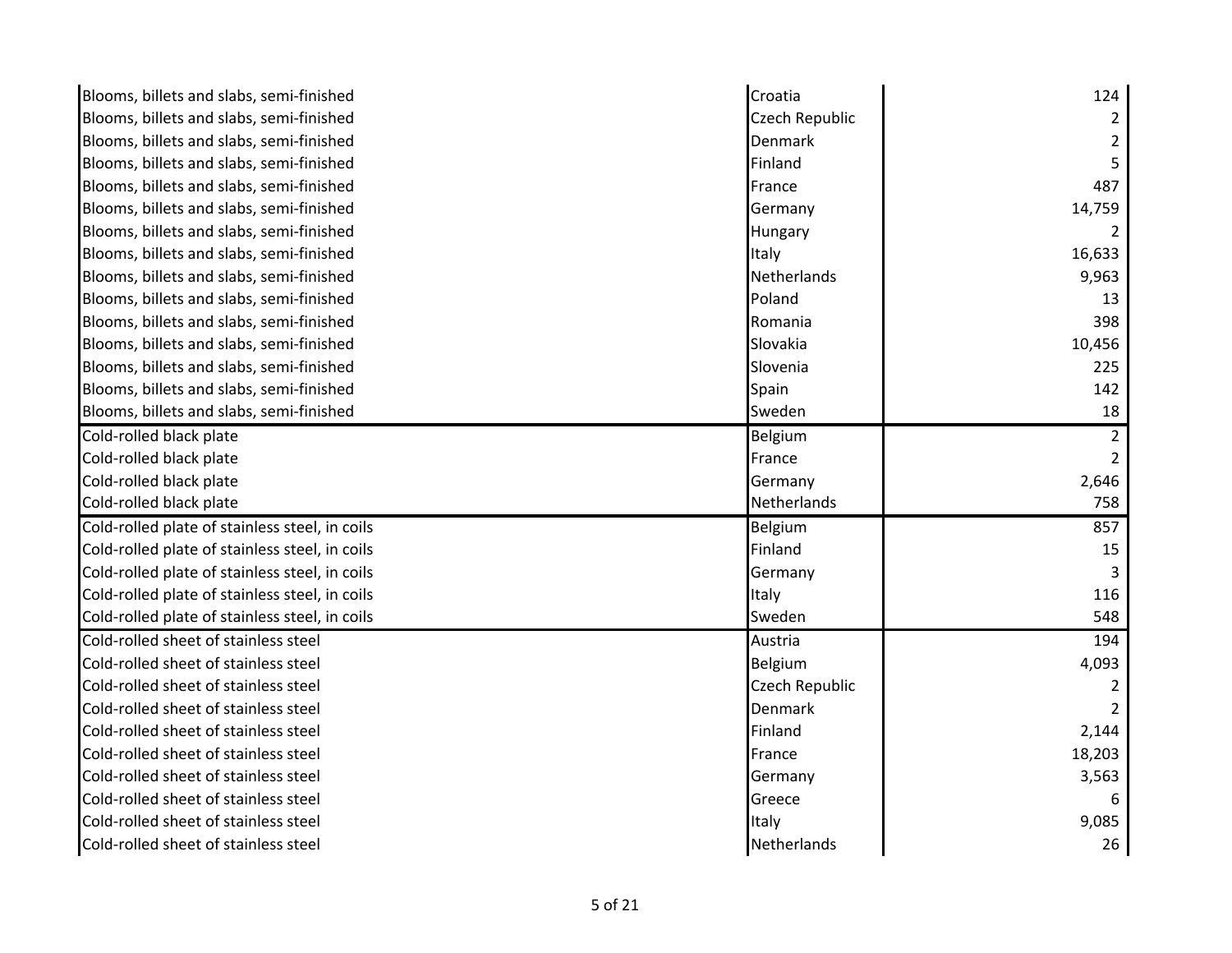| Cold-rolled sheet of stainless steel  | Romania         | 566           |
|---------------------------------------|-----------------|---------------|
| Cold-rolled sheet of stainless steel  | Slovenia        | $\mathcal{P}$ |
| Cold-rolled sheet of stainless steel  | Spain           | 5,083         |
| Cold-rolled sheet of stainless steel  | Sweden          | 3,637         |
| Cold-rolled sheet, and other products | Austria         | 2,356         |
| Cold-rolled sheet, and other products | Belgium         | 24,463        |
| Cold-rolled sheet, and other products | <b>Bulgaria</b> |               |
| Cold-rolled sheet, and other products | Finland         |               |
| Cold-rolled sheet, and other products | France          | 7,850         |
| Cold-rolled sheet, and other products | Germany         | 53,540        |
| Cold-rolled sheet, and other products | Hungary         | 6             |
| Cold-rolled sheet, and other products | Italy           | 13,791        |
| Cold-rolled sheet, and other products | Luxembourg      | 1,177         |
| Cold-rolled sheet, and other products | Netherlands     | 48,120        |
| Cold-rolled sheet, and other products | Poland          | 13            |
| Cold-rolled sheet, and other products | Slovenia        |               |
| Cold-rolled sheet, and other products | Spain           | 14            |
|                                       |                 |               |
| Cold-rolled sheet, and other products | Sweden          | 76,750        |
| Cold-rolled strip of stainless steel  | Austria         | 124           |
| Cold-rolled strip of stainless steel  | Belgium         | 79            |
| Cold-rolled strip of stainless steel  | Czech Republic  |               |
| Cold-rolled strip of stainless steel  | Denmark         |               |
| Cold-rolled strip of stainless steel  | Finland         | 287           |
| Cold-rolled strip of stainless steel  | France          | 15,413        |
| Cold-rolled strip of stainless steel  | Germany         | 4,175         |
| Cold-rolled strip of stainless steel  | Hungary         | 2             |
| Cold-rolled strip of stainless steel  | Italy           | 3,486         |
| Cold-rolled strip of stainless steel  | Netherlands     | 10            |
| Cold-rolled strip of stainless steel  | Poland          | $\mathcal{P}$ |
| Cold-rolled strip of stainless steel  | Romania         | 1,306         |
| Cold-rolled strip of stainless steel  | Slovakia        | 9             |
| Cold-rolled strip of stainless steel  | Slovenia        | 127           |
| Cold-rolled strip of stainless steel  | Spain           | 95            |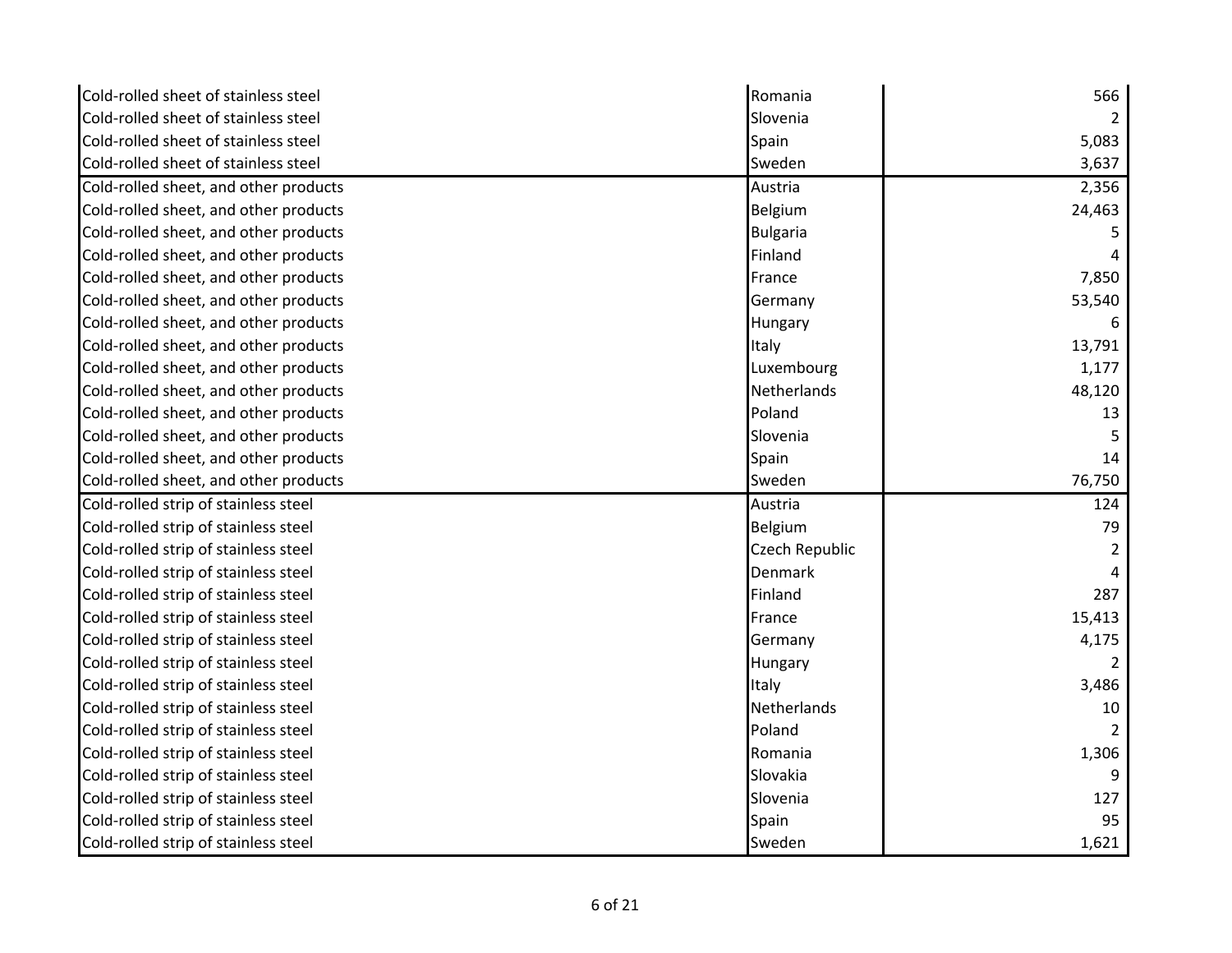| Cold-rolled strip, and other products   | Austria               | 4,766           |
|-----------------------------------------|-----------------------|-----------------|
| Cold-rolled strip, and other products   | Belgium               | 213             |
| Cold-rolled strip, and other products   | <b>Czech Republic</b> | 2               |
| Cold-rolled strip, and other products   | <b>Denmark</b>        |                 |
| Cold-rolled strip, and other products   | Finland               | 2               |
| Cold-rolled strip, and other products   | France                | 466             |
| Cold-rolled strip, and other products   | Germany               | 52,793          |
| Cold-rolled strip, and other products   | Italy                 | 2,799           |
| Cold-rolled strip, and other products   | Netherlands           | 134             |
| Cold-rolled strip, and other products   | Poland                | 19              |
| Cold-rolled strip, and other products   | Portugal              | .5              |
| Cold-rolled strip, and other products   | Slovenia              | 36              |
| Cold-rolled strip, and other products   | Spain                 | 66              |
| Cold-rolled strip, and other products   | Sweden                | 1,298           |
| Flat-rolled products of stainless steel | Austria               | 207             |
| Flat-rolled products of stainless steel | Belgium               | 11,680          |
| Flat-rolled products of stainless steel | <b>Czech Republic</b> | 2               |
| Flat-rolled products of stainless steel | Finland               | 175             |
| Flat-rolled products of stainless steel | France                | 3,275           |
| Flat-rolled products of stainless steel | Germany               | 1,540           |
| Flat-rolled products of stainless steel | Greece                |                 |
| Flat-rolled products of stainless steel | Italy                 | 710             |
| Flat-rolled products of stainless steel | Netherlands           | 16              |
| Flat-rolled products of stainless steel | Portugal              |                 |
| Flat-rolled products of stainless steel | Slovenia              | 5,923           |
| Flat-rolled products of stainless steel | Spain                 | 15              |
| Flat-rolled products of stainless steel | Sweden                | 1,148           |
| Flat-rolled products, coated            | Austria               | $\overline{87}$ |
| Flat-rolled products, coated            | Belgium               | 4,160           |
| Flat-rolled products, coated            | Czech Republic        |                 |
| Flat-rolled products, coated            | <b>Denmark</b>        | 105             |
| Flat-rolled products, coated            | France                | 2,704           |
| Flat-rolled products, coated            | Germany               | 5,107           |
| Flat-rolled products, coated            | Italy                 | 4,293           |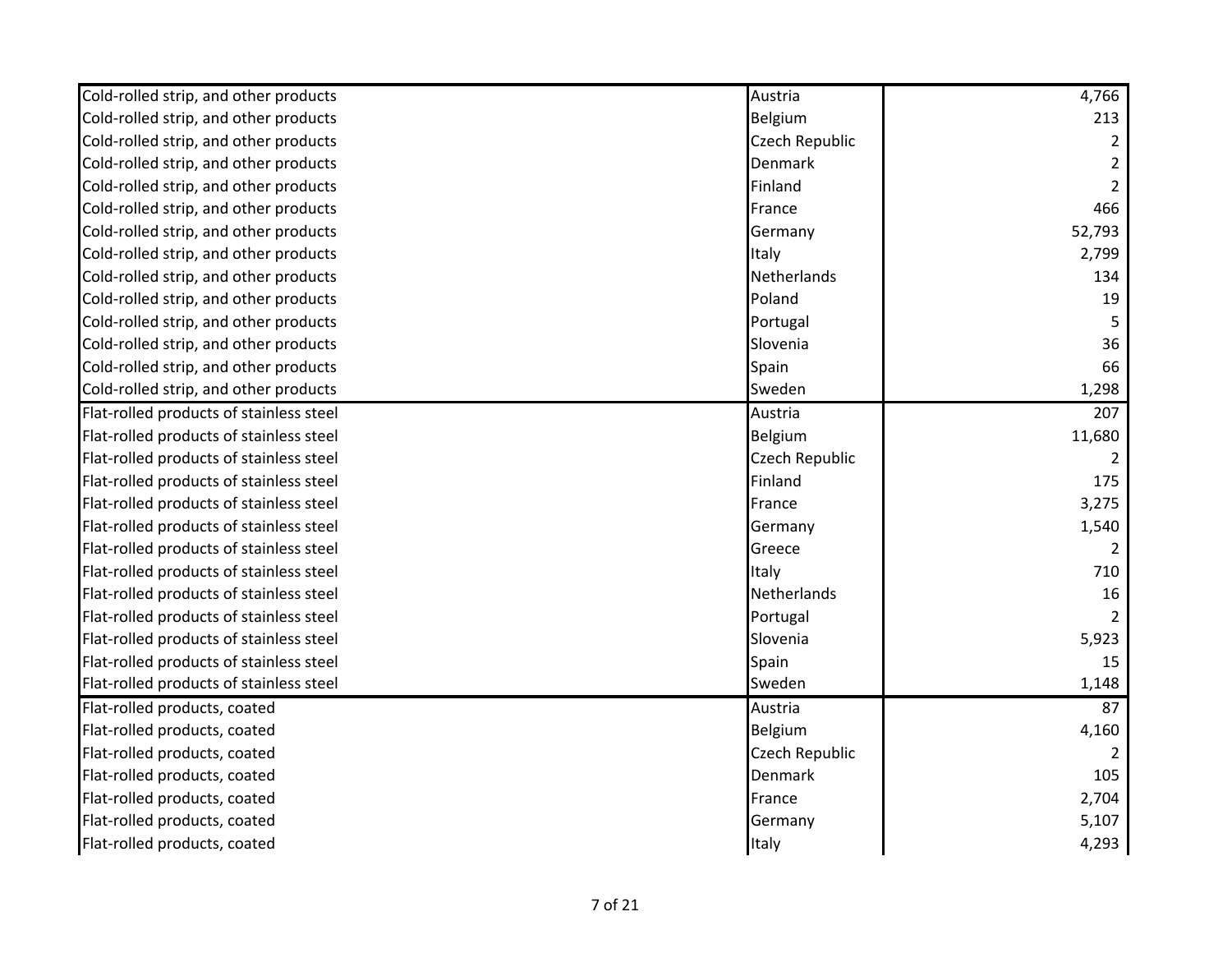| Flat-rolled products, coated                                       | Luxembourg     | 8,051          |
|--------------------------------------------------------------------|----------------|----------------|
| Flat-rolled products, coated                                       | Netherlands    | 71             |
| Flat-rolled products, coated                                       | Poland         | 36             |
| Flat-rolled products, coated                                       | Slovakia       | 21             |
| Flat-rolled products, coated                                       | Spain          | 343            |
| Flat-rolled products, coated                                       | Sweden         | 2              |
| Flat-rolled products, hot-dipped                                   | Austria        | 22,903         |
| Flat-rolled products, hot-dipped                                   | Belgium        | 9,833          |
| Flat-rolled products, hot-dipped                                   | Czech Republic |                |
| Flat-rolled products, hot-dipped                                   | Finland        | 723            |
| Flat-rolled products, hot-dipped                                   | France         | 9,000          |
| Flat-rolled products, hot-dipped                                   | Germany        | 25,444         |
| Flat-rolled products, hot-dipped                                   | Greece         |                |
| Flat-rolled products, hot-dipped                                   | Italy          | 41,303         |
| Flat-rolled products, hot-dipped                                   | Luxembourg     | 320            |
| Flat-rolled products, hot-dipped                                   | Netherlands    | 49,953         |
| Flat-rolled products, hot-dipped                                   | Poland         | 409            |
| Flat-rolled products, hot-dipped                                   | Portugal       | 1,022          |
| Flat-rolled products, hot-dipped                                   | Romania        |                |
| Flat-rolled products, hot-dipped                                   | Spain          | 3,505          |
| Flat-rolled products, hot-dipped                                   | Sweden         | 117            |
| Hot-rolled plate of stainless steel, in coils, and other products, | Austria        | 5              |
| Hot-rolled plate of stainless steel, in coils, and other products, | Belgium        | 1,031          |
| Hot-rolled plate of stainless steel, in coils, and other products, | Finland        | 16             |
| Hot-rolled plate of stainless steel, in coils, and other products, | France         | $\overline{2}$ |
| Hot-rolled plate of stainless steel, in coils, and other products, | Germany        | 16             |
| Hot-rolled plate of stainless steel, in coils, and other products, | Ireland        | 2              |
| Hot-rolled plate of stainless steel, in coils, and other products, | Italy          | 141            |
| Hot-rolled plate of stainless steel, in coils, and other products, | Sweden         | 4,707          |
| Hot-rolled plate, in coils                                         | Austria        | 1,081          |
| Hot-rolled plate, in coils                                         | Belgium        | 3,521          |
| Hot-rolled plate, in coils                                         | Czech Republic |                |
| Hot-rolled plate, in coils                                         | Finland        | 4,755          |
| Hot-rolled plate, in coils                                         | France         | 11,015         |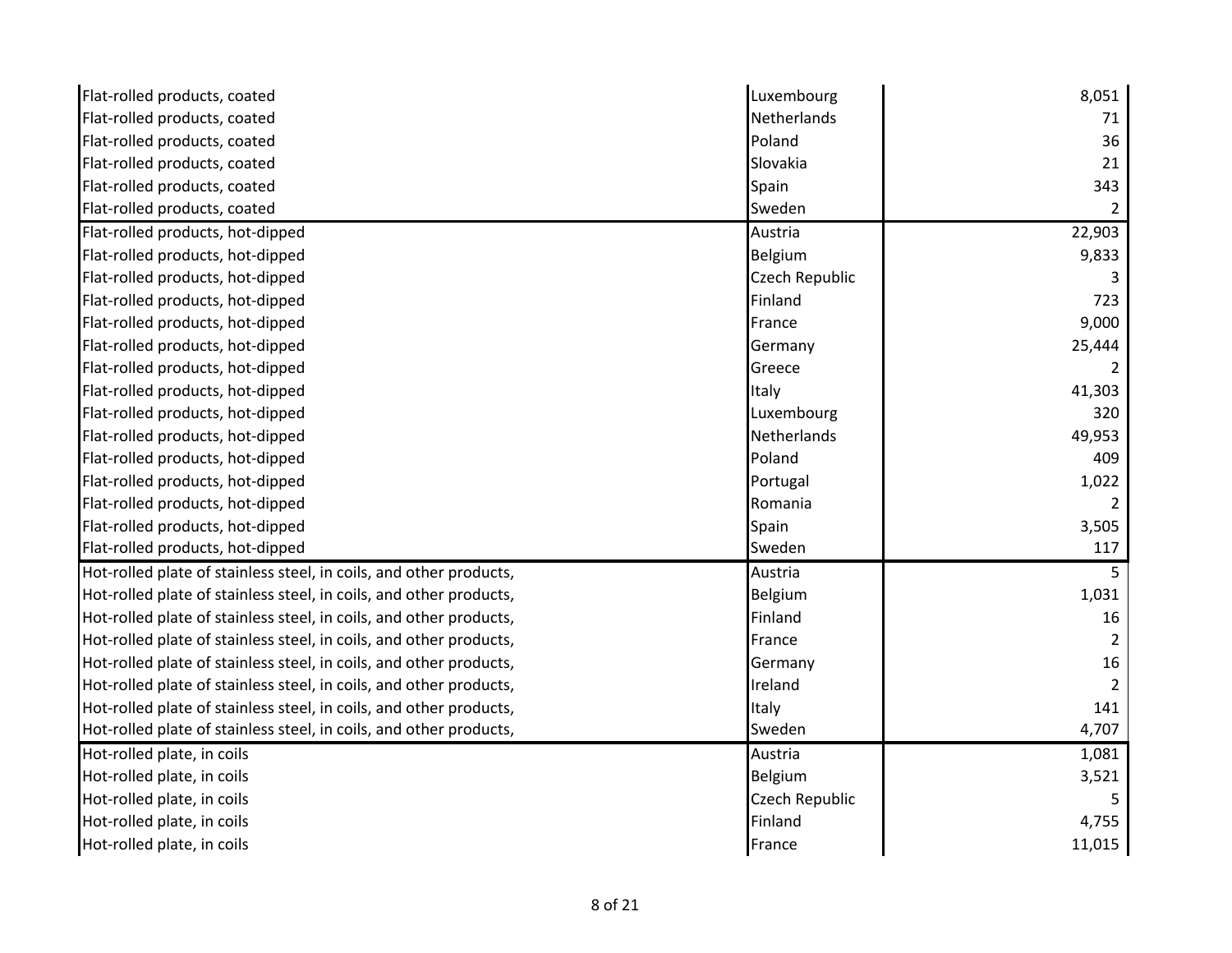| Hot-rolled plate, in coils          | Germany            | 35,061        |
|-------------------------------------|--------------------|---------------|
| Hot-rolled plate, in coils          | Hungary            |               |
| Hot-rolled plate, in coils          | Italy              | 6,692         |
| Hot-rolled plate, in coils          | Luxembourg         | 294           |
| Hot-rolled plate, in coils          | <b>Netherlands</b> | 72,575        |
| Hot-rolled plate, in coils          | Poland             |               |
| Hot-rolled plate, in coils          | Spain              |               |
| Hot-rolled plate, in coils          | Sweden             | 32,320        |
| Hot-rolled sheet                    | Austria            | 3,607         |
| Hot-rolled sheet                    | Belgium            | 26,610        |
| Hot-rolled sheet                    | Czech Republic     |               |
| Hot-rolled sheet                    | <b>Denmark</b>     |               |
| Hot-rolled sheet                    | Finland            | 2,880         |
| Hot-rolled sheet                    | France             | 18,884        |
| Hot-rolled sheet                    | Germany            | 40,280        |
| Hot-rolled sheet                    | Hungary            |               |
| Hot-rolled sheet                    | Italy              | 22,017        |
| Hot-rolled sheet                    | Luxembourg         | 31            |
| Hot-rolled sheet                    | Netherlands        | 122,529       |
| Hot-rolled sheet                    | Romania            |               |
| Hot-rolled sheet                    | Slovakia           | 216           |
| Hot-rolled sheet                    | Slovenia           | 3,306         |
| Hot-rolled sheet                    | Spain              |               |
| Hot-rolled sheet                    | Sweden             | 20,293        |
| Hot-rolled sheet of stainless steel | Austria            |               |
| Hot-rolled sheet of stainless steel | Belgium            | 638           |
| Hot-rolled sheet of stainless steel | <b>Denmark</b>     | $\mathcal{P}$ |
| Hot-rolled sheet of stainless steel | Finland            | 1,387         |
| Hot-rolled sheet of stainless steel | France             | 6             |
| Hot-rolled sheet of stainless steel | Germany            | 83            |
| Hot-rolled sheet of stainless steel | Hungary            | 2             |
| Hot-rolled sheet of stainless steel | Italy              | 112           |
| Hot-rolled sheet of stainless steel | Latvia             |               |
| Hot-rolled sheet of stainless steel | Spain              |               |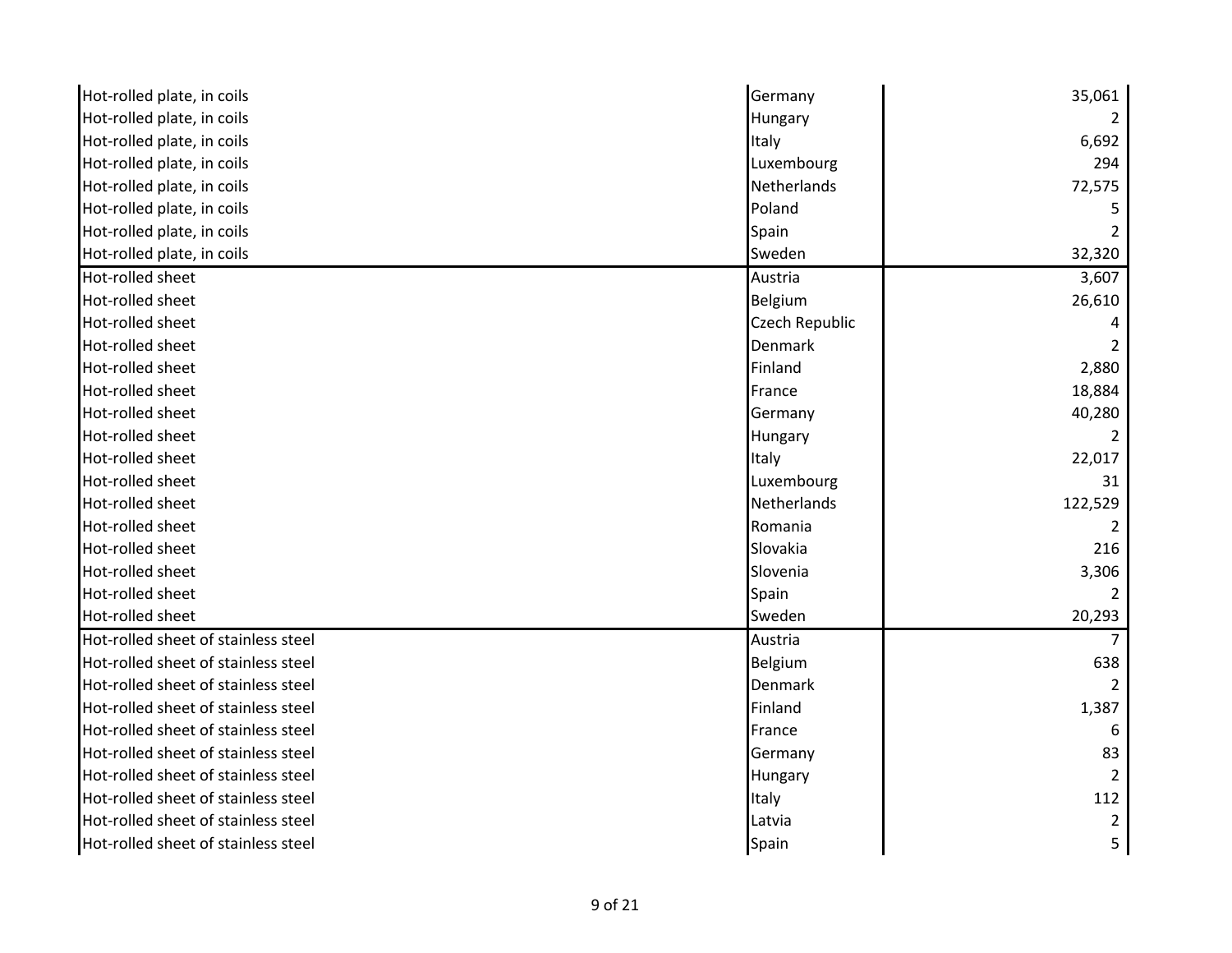| Hot-rolled sheet of stainless steel                    | Sweden             | 66             |
|--------------------------------------------------------|--------------------|----------------|
| Hot-rolled strip                                       | Austria            | 12             |
| Hot-rolled strip                                       | Denmark            | 6              |
| Hot-rolled strip                                       | Finland            |                |
| Hot-rolled strip                                       | France             | 55             |
| Hot-rolled strip                                       | Germany            | 7,912          |
| Hot-rolled strip                                       | Italy              | 113            |
| Hot-rolled strip                                       | <b>Netherlands</b> | 20             |
| Hot-rolled strip                                       | Poland             |                |
| Hot-rolled strip                                       | Portugal           | 5              |
| Hot-rolled strip                                       | Slovenia           | 354            |
| Hot-rolled strip                                       | Sweden             | 42             |
| Hot-rolled strip of stainless steel and other products | Austria            | $\overline{2}$ |
| Hot-rolled strip of stainless steel and other products | Belgium            | 8              |
| Hot-rolled strip of stainless steel and other products | Finland            | 75             |
| Hot-rolled strip of stainless steel and other products | France             |                |
| Hot-rolled strip of stainless steel and other products | Germany            | 28             |
| Hot-rolled strip of stainless steel and other products | Italy              | 19             |
| Hot-rolled strip of stainless steel and other products | Spain              | 2              |
| Hot-rolled strip of stainless steel and other products | Sweden             |                |
| Ingot and other primary forms of stainless steel       | Austria            | 104            |
| Ingot and other primary forms of stainless steel       | Czech Republic     |                |
| Ingot and other primary forms of stainless steel       | France             | 15             |
| Ingot and other primary forms of stainless steel       | Germany            | 30             |
| Ingot and other primary forms of stainless steel       | Ireland            |                |
| Ingot and other primary forms of stainless steel       | Italy              | 2,366          |
| Ingot and other primary forms of stainless steel       | Spain              | $\overline{2}$ |
| Ingot and other primary forms of stainless steel       | Sweden             | 2              |
| Ingots                                                 | Austria            | 3              |
| Ingots                                                 | Czech Republic     | 3              |
| Ingots                                                 | Denmark            |                |
| Ingots                                                 | Finland            | 2              |
| Ingots                                                 | France             |                |
| Ingots                                                 | Germany            | 43             |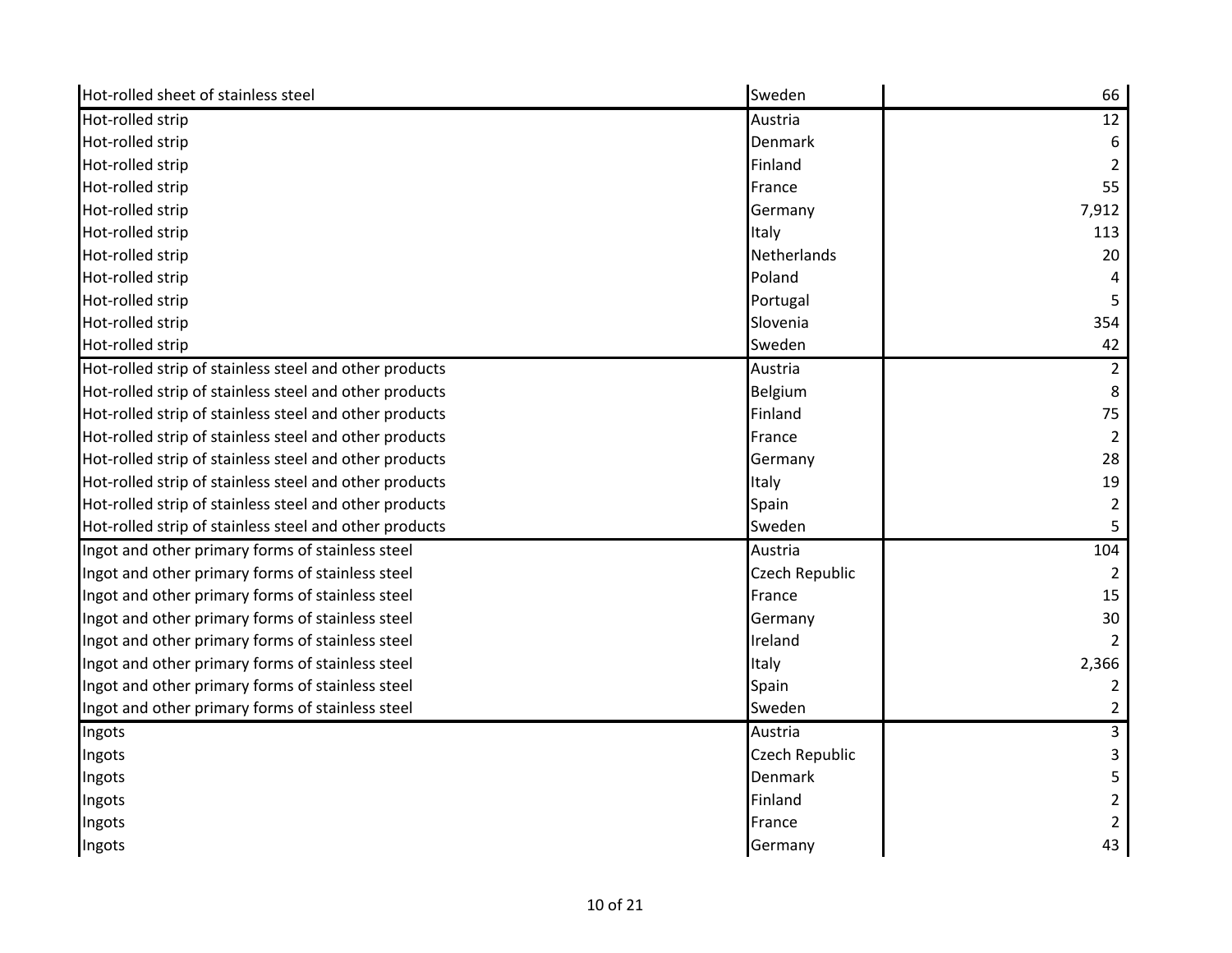| Ingots                                               | Italy          | 443            |
|------------------------------------------------------|----------------|----------------|
| Ingots                                               | Spain          | 100            |
| Ingots                                               | Sweden         | 103            |
| Line pipe exceeding 406.4 mm in outside diameter     | Belgium        |                |
| Line pipe exceeding 406.4 mm in outside diameter     | Czech Republic | 2,441          |
| Line pipe exceeding 406.4 mm in outside diameter     | France         | 10             |
| Line pipe exceeding 406.4 mm in outside diameter     | Germany        | 85,676         |
| Line pipe exceeding 406.4 mm in outside diameter     | Greece         | 68,531         |
| Line pipe exceeding 406.4 mm in outside diameter     | Italy          | 12,237         |
| Line pipe exceeding 406.4 mm in outside diameter     | Netherlands    |                |
| Line pipe exceeding 406.4 mm in outside diameter     | Poland         | 324            |
| Line pipe exceeding 406.4 mm in outside diameter     | Portugal       |                |
| Line pipe exceeding 406.4 mm in outside diameter     | Romania        | 1,019          |
| Line pipe exceeding 406.4 mm in outside diameter     | Slovakia       | 14             |
| Line pipe exceeding 406.4 mm in outside diameter     | Spain          | 415            |
| Line pipe exceeding 406.4 mm in outside diameter     | Sweden         | 2              |
| Line pipe not exceeding 406.4 mm in outside diameter | Austria        | 14             |
| Line pipe not exceeding 406.4 mm in outside diameter | Belgium        |                |
| Line pipe not exceeding 406.4 mm in outside diameter | Czech Republic | 14,317         |
| Line pipe not exceeding 406.4 mm in outside diameter | <b>Denmark</b> |                |
| Line pipe not exceeding 406.4 mm in outside diameter | Finland        |                |
| Line pipe not exceeding 406.4 mm in outside diameter | France         | 1,701          |
| Line pipe not exceeding 406.4 mm in outside diameter | Germany        | 4,392          |
| Line pipe not exceeding 406.4 mm in outside diameter | Italy          | 18,457         |
| Line pipe not exceeding 406.4 mm in outside diameter | Lithuania      | 2              |
| Line pipe not exceeding 406.4 mm in outside diameter | Netherlands    | 27             |
| Line pipe not exceeding 406.4 mm in outside diameter | Poland         | 229            |
| Line pipe not exceeding 406.4 mm in outside diameter | Romania        | 5,424          |
| Line pipe not exceeding 406.4 mm in outside diameter | Slovakia       | 1,904          |
| Line pipe not exceeding 406.4 mm in outside diameter | Spain          | 2,224          |
| Line pipe not exceeding 406.4 mm in outside diameter | Sweden         | 17             |
| Line pipe of stainless steel                         | Austria        | 1,658          |
| Line pipe of stainless steel                         | Belgium        |                |
| Line pipe of stainless steel                         | Czech Republic | $\overline{2}$ |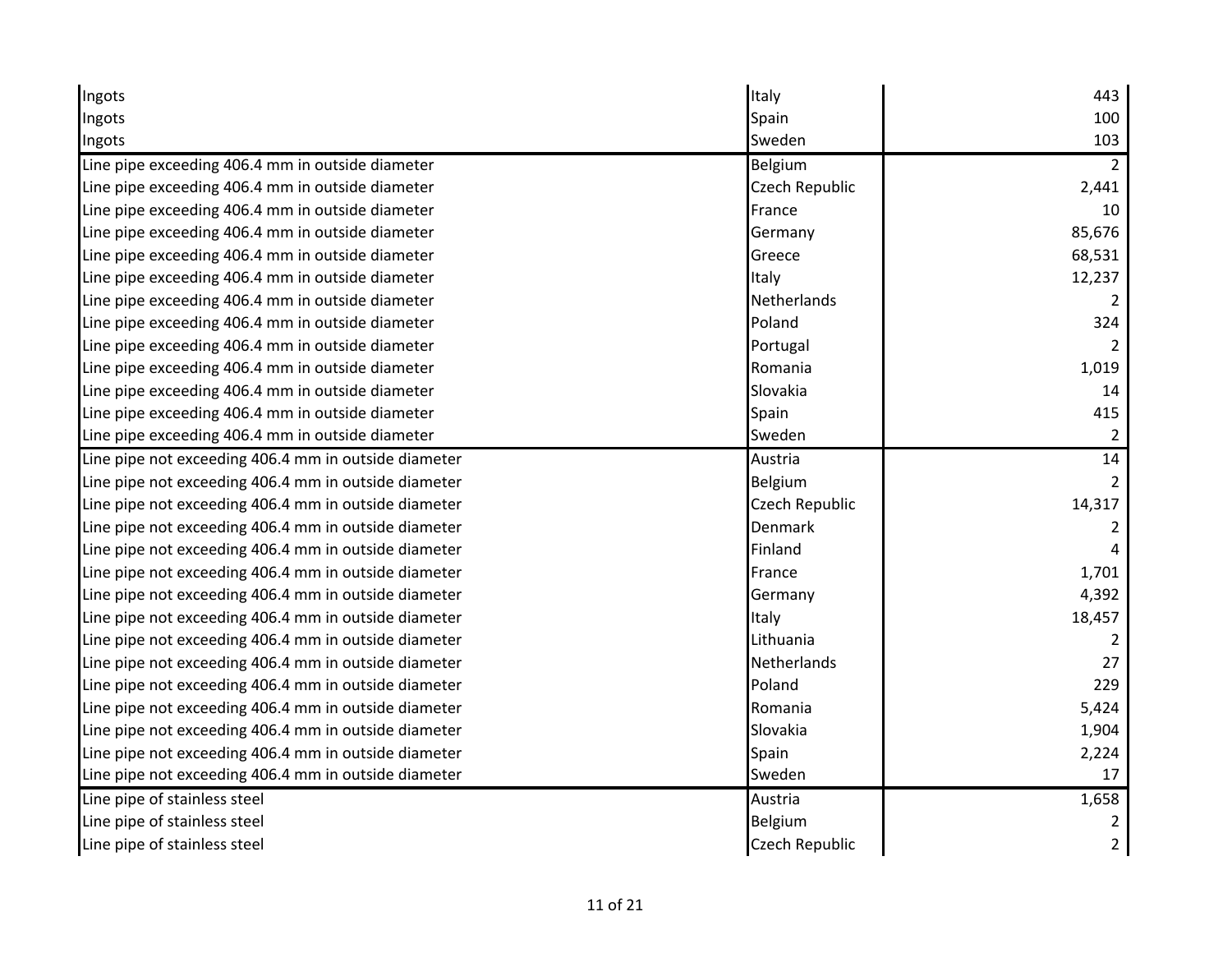| Line pipe of stainless steel         | Denmark               | 2             |
|--------------------------------------|-----------------------|---------------|
| Line pipe of stainless steel         | Finland               |               |
| Line pipe of stainless steel         | France                | 98            |
| Line pipe of stainless steel         | Germany               | 562           |
| Line pipe of stainless steel         | Ireland               | 2             |
| Line pipe of stainless steel         | Italy                 | 268           |
| Line pipe of stainless steel         | Netherlands           | 27            |
| Line pipe of stainless steel         | Romania               |               |
| Line pipe of stainless steel         | Slovakia              | 2             |
| Line pipe of stainless steel         | Spain                 | 112           |
| Line pipe of stainless steel         | Sweden                | 30            |
| Mechanical tubing and other products | Austria               | 2,467         |
| Mechanical tubing and other products | Belgium               | 34            |
| Mechanical tubing and other products | Bulgaria              |               |
| Mechanical tubing and other products | Croatia               |               |
| Mechanical tubing and other products | Czech Republic        | 4,014         |
| Mechanical tubing and other products | <b>Denmark</b>        |               |
| Mechanical tubing and other products | Finland               | 125           |
| Mechanical tubing and other products | France                | 7,043         |
| Mechanical tubing and other products | Germany               | 38,448        |
| Mechanical tubing and other products | Ireland               | 13            |
| Mechanical tubing and other products | Italy                 | 11,280        |
| Mechanical tubing and other products | Luxembourg            |               |
| Mechanical tubing and other products | Netherlands           | 504           |
| Mechanical tubing and other products | Poland                | 14            |
| Mechanical tubing and other products | Portugal              | 21            |
| Mechanical tubing and other products | Romania               | 14,894        |
| Mechanical tubing and other products | Slovakia              | 126           |
| Mechanical tubing and other products | Slovenia              |               |
| Mechanical tubing and other products | Spain                 | 5,881         |
| Mechanical tubing and other products | Sweden                | 1,743         |
| Nonumerated railroad goods           | Austria               | $\mathcal{L}$ |
| Nonumerated railroad goods           | Belgium               | 17            |
| Nonumerated railroad goods           | <b>Czech Republic</b> | 485           |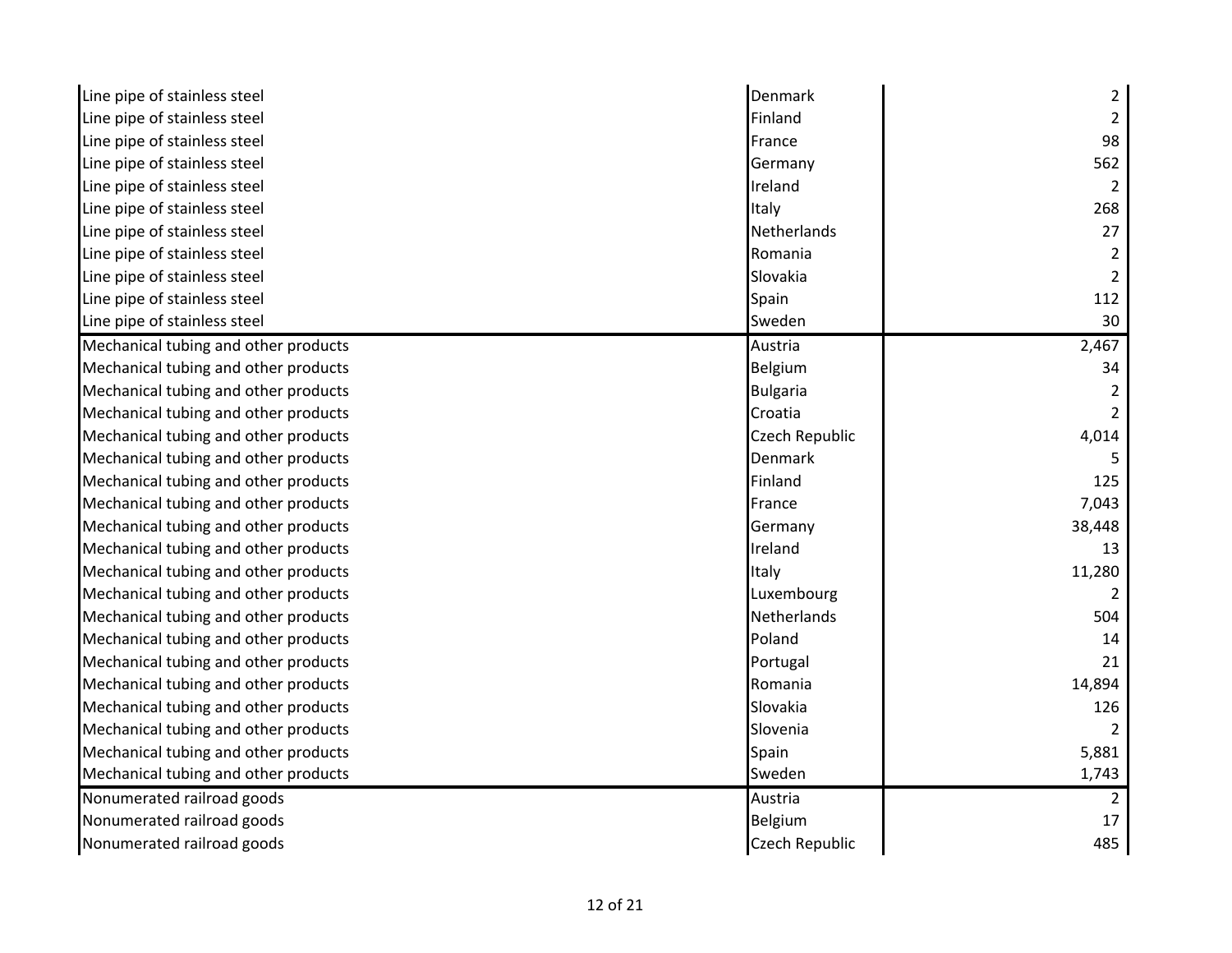| Nonumerated railroad goods                                            | France         | 9               |
|-----------------------------------------------------------------------|----------------|-----------------|
| Nonumerated railroad goods                                            | Germany        | 791             |
| Nonumerated railroad goods                                            | Italy          | 4               |
| Nonumerated railroad goods                                            | Luxembourg     |                 |
| Nonumerated railroad goods                                            | Netherlands    |                 |
| Nonumerated railroad goods                                            | Spain          |                 |
| Oil country pipe and tube goods                                       | Austria        | 85,114          |
| Oil country pipe and tube goods                                       | Belgium        | 4               |
| Oil country pipe and tube goods                                       | Czech Republic | 7,136           |
| Oil country pipe and tube goods                                       | Finland        |                 |
| Oil country pipe and tube goods                                       | France         | 5,757           |
| Oil country pipe and tube goods                                       | Germany        | 35,524          |
| Oil country pipe and tube goods                                       | Greece         | 10,409          |
| Oil country pipe and tube goods                                       | Hungary        |                 |
| Oil country pipe and tube goods                                       | Italy          | 16,020          |
| Oil country pipe and tube goods                                       | Netherlands    | 233             |
| Oil country pipe and tube goods                                       | Poland         |                 |
| Oil country pipe and tube goods                                       | Romania        | 19,526          |
| Oil country pipe and tube goods                                       | Spain          | 32,244          |
| Oil country pipe and tube goods                                       | Sweden         |                 |
| Oil country pipe and tube goods of stainless steel and other products | Austria        | $\overline{82}$ |
| Oil country pipe and tube goods of stainless steel and other products | Czech Republic | 1,316           |
| Oil country pipe and tube goods of stainless steel and other products | Finland        |                 |
| Oil country pipe and tube goods of stainless steel and other products | France         | 77              |
| Oil country pipe and tube goods of stainless steel and other products | Germany        | 137             |
| Oil country pipe and tube goods of stainless steel and other products | Ireland        | $\overline{2}$  |
| Oil country pipe and tube goods of stainless steel and other products | Italy          |                 |
| Oil country pipe and tube goods of stainless steel and other products | Netherlands    |                 |
| Oil country pipe and tube goods of stainless steel and other products | Spain          | 84              |
| Oil country pipe and tube goods of stainless steel and other products | Sweden         | 16              |
| Other line pipe                                                       | Czech Republic | $\overline{2}$  |
| Other line pipe                                                       | Denmark        | $\overline{2}$  |
| Other line pipe                                                       | Germany        | 13,169          |
| Other line pipe                                                       | Greece         | 8,048           |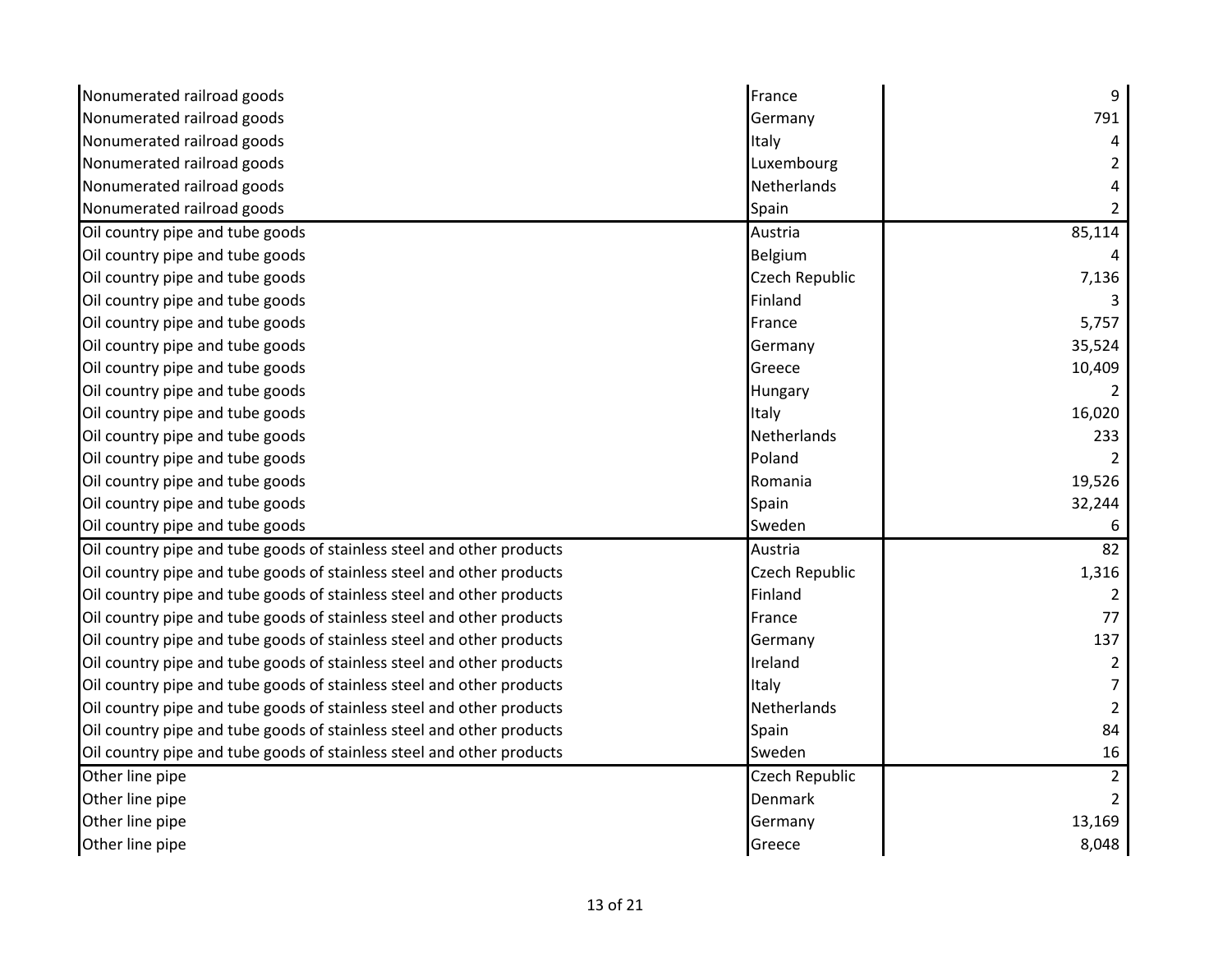| Other line pipe                             | Italy          | 784            |
|---------------------------------------------|----------------|----------------|
| Other line pipe                             | Poland         |                |
| Other line pipe                             | Romania        | 90             |
| Other line pipe                             | Slovakia       |                |
| Other line pipe                             | Spain          |                |
| Pipes and tubes of stainless steel          | Austria        | 533            |
| Pipes and tubes of stainless steel          | Belgium        |                |
| Pipes and tubes of stainless steel          | Czech Republic | 526            |
| Pipes and tubes of stainless steel          | Denmark        | 105            |
| Pipes and tubes of stainless steel          | Estonia        |                |
| Pipes and tubes of stainless steel          | Finland        | 848            |
| Pipes and tubes of stainless steel          | France         | 2,338          |
| Pipes and tubes of stainless steel          | Germany        | 3,129          |
| Pipes and tubes of stainless steel          | Greece         |                |
| Pipes and tubes of stainless steel          | Hungary        |                |
| Pipes and tubes of stainless steel          | Ireland        | 98             |
| Pipes and tubes of stainless steel          | Italy          | 2,059          |
| Pipes and tubes of stainless steel          | Latvia         | 103            |
| Pipes and tubes of stainless steel          | Netherlands    | 19             |
| Pipes and tubes of stainless steel          | Poland         | 101            |
| Pipes and tubes of stainless steel          | Portugal       |                |
| Pipes and tubes of stainless steel          | Romania        |                |
| Pipes and tubes of stainless steel          | Slovakia       |                |
| Pipes and tubes of stainless steel          | Slovenia       |                |
| Pipes and tubes of stainless steel          | Spain          | 1,863          |
| Pipes and tubes of stainless steel          | Sweden         | 1,571          |
| Pipes and tubes, not specially provided for | Austria        | 53             |
| Pipes and tubes, not specially provided for | Belgium        |                |
| Pipes and tubes, not specially provided for | Czech Republic | 8              |
| Pipes and tubes, not specially provided for | Denmark        | 23             |
| Pipes and tubes, not specially provided for | Finland        |                |
| Pipes and tubes, not specially provided for | France         | 40             |
| Pipes and tubes, not specially provided for | Germany        | 649            |
| Pipes and tubes, not specially provided for | Hungary        | $\overline{2}$ |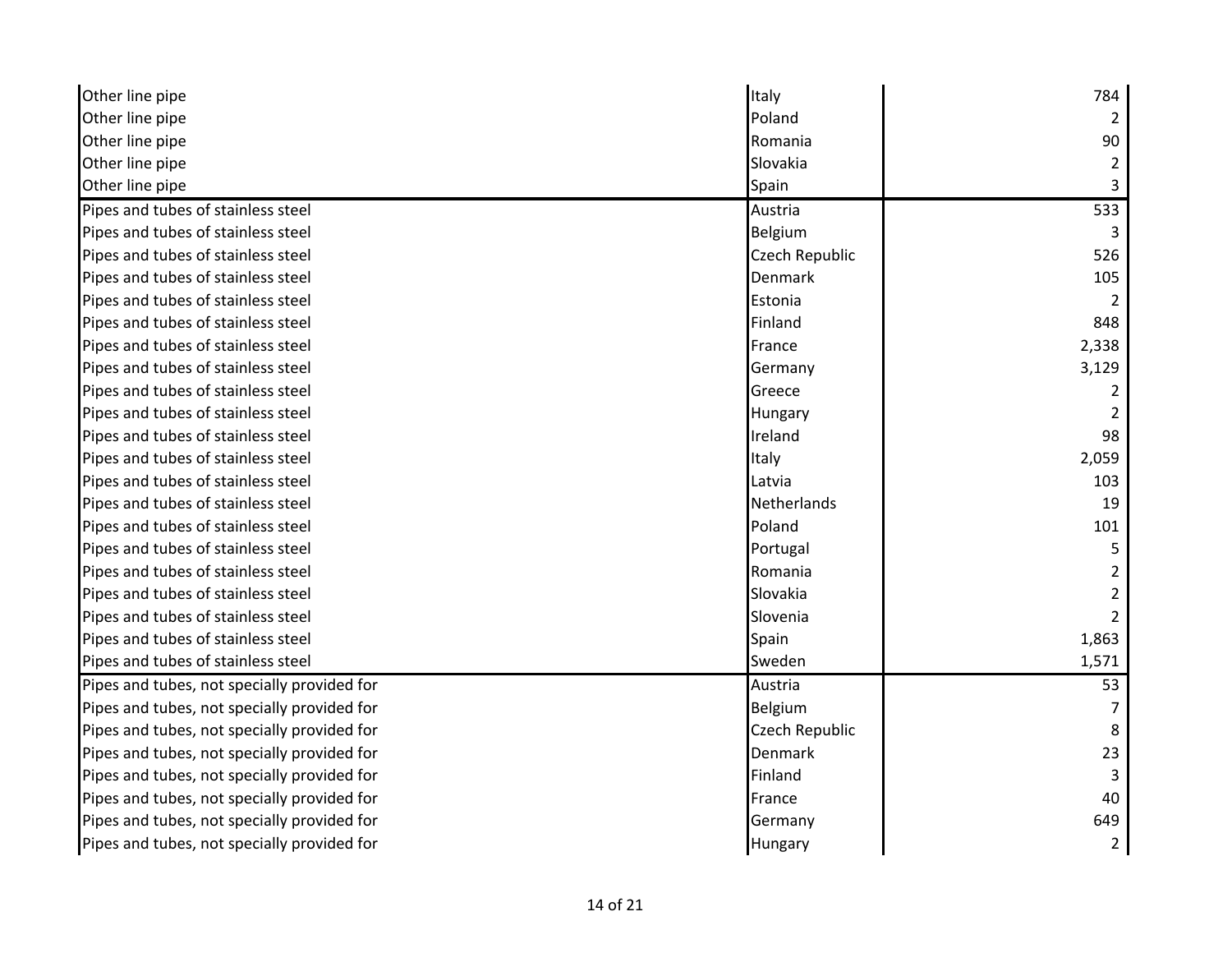| Pipes and tubes, not specially provided for | Ireland         | 3      |
|---------------------------------------------|-----------------|--------|
| Pipes and tubes, not specially provided for | Italy           | 309    |
| Pipes and tubes, not specially provided for | Netherlands     | 16     |
| Pipes and tubes, not specially provided for | Poland          | 2      |
| Pipes and tubes, not specially provided for | Portugal        | 14     |
| Pipes and tubes, not specially provided for | Romania         | 19     |
| Pipes and tubes, not specially provided for | Slovakia        | 2      |
| Pipes and tubes, not specially provided for | Slovenia        |        |
| Pipes and tubes, not specially provided for | Spain           | 20     |
| Pipes and tubes, not specially provided for | Sweden          | 20     |
| Plate in cut lengths                        | Austria         | 5,287  |
| Plate in cut lengths                        | <b>Belgium</b>  | 13,108 |
| Plate in cut lengths                        | <b>Bulgaria</b> | 1,677  |
| Plate in cut lengths                        | Denmark         | 11,024 |
| Plate in cut lengths                        | Finland         | 18,220 |
| Plate in cut lengths                        | France          | 73,869 |
| Plate in cut lengths                        | Germany         | 86,221 |
| Plate in cut lengths                        | Italy           | 22,470 |
| Plate in cut lengths                        | Luxembourg      |        |
| Plate in cut lengths                        | Netherlands     | 177    |
| Plate in cut lengths                        | Poland          | 134    |
| Plate in cut lengths                        | Slovakia        | 317    |
| Plate in cut lengths                        | Slovenia        | 326    |
| Plate in cut lengths                        | Spain           | 15     |
| Plate in cut lengths                        | Sweden          | 15,521 |
| Pressure tubing and other products          | Austria         | 85     |
| Pressure tubing and other products          | Belgium         | 14     |
| Pressure tubing and other products          | Czech Republic  | 82     |
| Pressure tubing and other products          | Denmark         |        |
| Pressure tubing and other products          | Finland         |        |
| Pressure tubing and other products          | France          | 3,930  |
| Pressure tubing and other products          | Germany         | 14,331 |
| Pressure tubing and other products          | Hungary         |        |
| Pressure tubing and other products          | Italy           | 1,835  |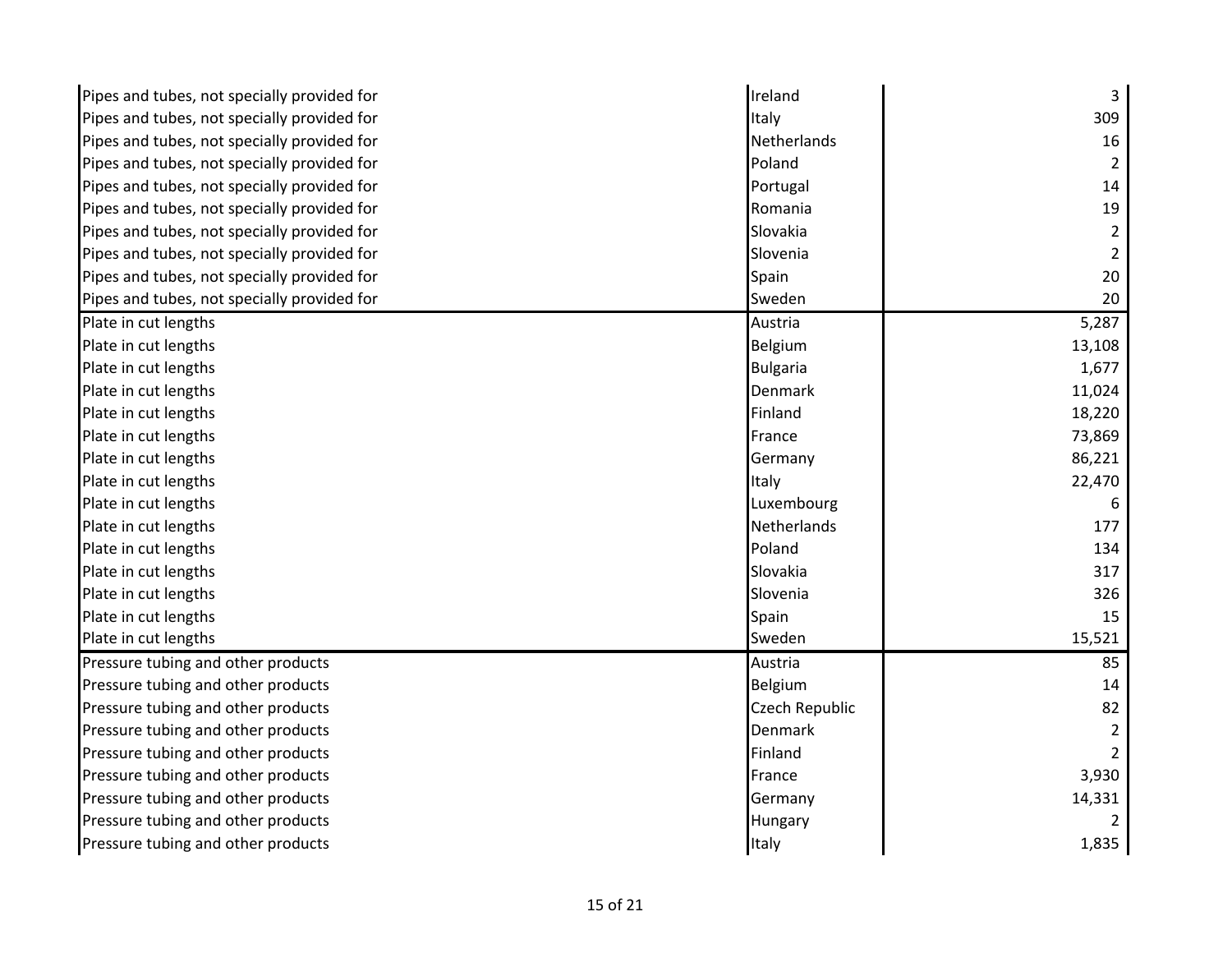| Pressure tubing and other products               | Netherlands    | 2,127          |
|--------------------------------------------------|----------------|----------------|
| Pressure tubing and other products               | Poland         | 70             |
| Pressure tubing and other products               | Portugal       |                |
| Pressure tubing and other products               | Romania        | 1,258          |
| Pressure tubing and other products               | Slovakia       | 1,311          |
| Pressure tubing and other products               | Spain          | 127            |
| Pressure tubing and other products               | Sweden         | 1,539          |
| Products of tool steel and other products        | Austria        | 5,318          |
| Products of tool steel and other products        | Belgium        | 46             |
| Products of tool steel and other products        | Czech Republic | 158            |
| Products of tool steel and other products        | Finland        | 112            |
| Products of tool steel and other products        | France         | 4,201          |
| Products of tool steel and other products        | Germany        | 14,518         |
| Products of tool steel and other products        | Ireland        | 10             |
| Products of tool steel and other products        | Italy          | 2,000          |
| Products of tool steel and other products        | Luxembourg     |                |
| Products of tool steel and other products        | Netherlands    | 17             |
| Products of tool steel and other products        | Poland         |                |
| Products of tool steel and other products        | Romania        |                |
| Products of tool steel and other products        | Slovenia       | 482            |
| Products of tool steel and other products        | Spain          | 552            |
| Products of tool steel and other products        | Sweden         | 7,446          |
| Rails known as "standard rails"                  | Austria        | 590            |
| Rails known as "standard rails"                  | Belgium        | 67             |
| Rails known as "standard rails"                  | Czech Republic | 28,741         |
| Rails known as "standard rails"                  | France         | 112            |
| Rails known as "standard rails"                  | Germany        | 158            |
| Rails known as "standard rails"                  | Italy          | 70             |
| Rails known as "standard rails"                  | Luxembourg     | 1,225          |
| Rails known as "standard rails"                  | Netherlands    | 39             |
| Rails known as "standard rails"                  | Poland         |                |
| Rails known as "standard rails"                  | Spain          | 1,814          |
| Rails other than those known as "standard rails" | Austria        | 556            |
| Rails other than those known as "standard rails" | <b>Belgium</b> | $\overline{2}$ |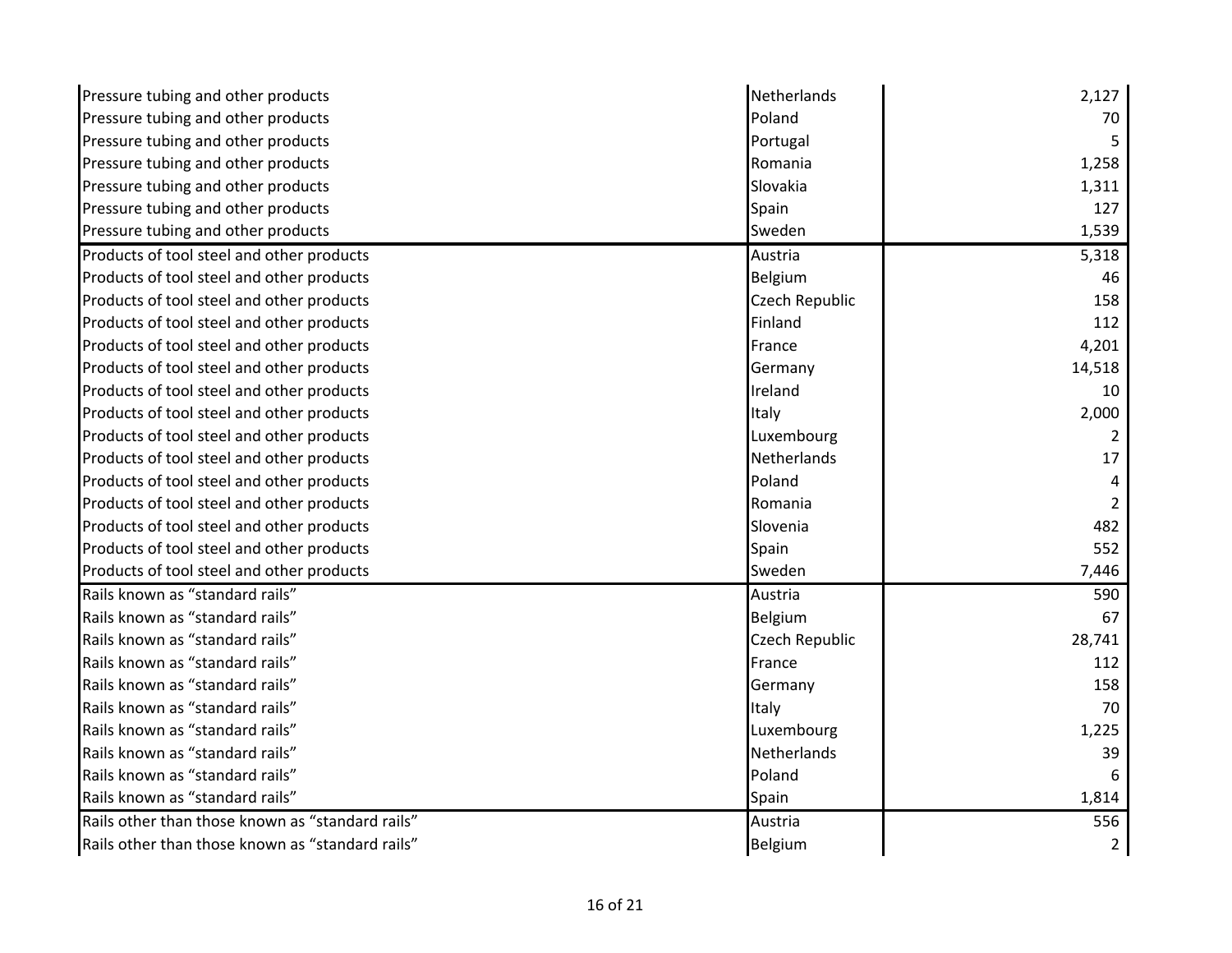| Rails other than those known as "standard rails"             | Czech Republic | 399    |
|--------------------------------------------------------------|----------------|--------|
| Rails other than those known as "standard rails"             | France         | 30     |
| Rails other than those known as "standard rails"             | Germany        | 43     |
| Rails other than those known as "standard rails"             | Italy          | 8,906  |
| Rails other than those known as "standard rails"             | Luxembourg     | 818    |
| Rails other than those known as "standard rails"             | Netherlands    | 2      |
| Rails other than those known as "standard rails"             | Poland         | 259    |
| Rails other than those known as "standard rails"             | Spain          | 326    |
| <b>Reinforcing bars</b>                                      | Austria        | 10     |
| Reinforcing bars                                             | Belgium        | 70     |
| Reinforcing bars                                             | Czech Republic | 80     |
| Reinforcing bars                                             | Germany        | 4,727  |
| Reinforcing bars                                             | Italy          | 12,624 |
| Reinforcing bars                                             | Luxembourg     | 57     |
| Reinforcing bars                                             | Netherlands    |        |
| Reinforcing bars                                             | Poland         | 368    |
| Reinforcing bars                                             | Portugal       | 26,286 |
| Reinforcing bars                                             | Slovenia       | 35     |
| Reinforcing bars                                             | Spain          | 22,501 |
| Reinforcing bars                                             | Sweden         | 11     |
| Sheet piling                                                 | Belgium        | 1,951  |
| Sheet piling                                                 | France         |        |
| Sheet piling                                                 | Germany        | 16,589 |
| Sheet piling                                                 | Italy          |        |
| Sheet piling                                                 | Luxembourg     | 38,016 |
| Sheet piling                                                 | Netherlands    | 133    |
| Sheet piling                                                 | Spain          |        |
| Sheets and strip electrolytically coated or plated with zinc | Austria        | 1,586  |
| Sheets and strip electrolytically coated or plated with zinc | Belgium        | 3,407  |
| Sheets and strip electrolytically coated or plated with zinc | Denmark        | 148    |
| Sheets and strip electrolytically coated or plated with zinc | France         | 329    |
| Sheets and strip electrolytically coated or plated with zinc | Germany        | 24,304 |
| Sheets and strip electrolytically coated or plated with zinc | Italy          | 58     |
| Sheets and strip electrolytically coated or plated with zinc | Luxembourg     | 1,001  |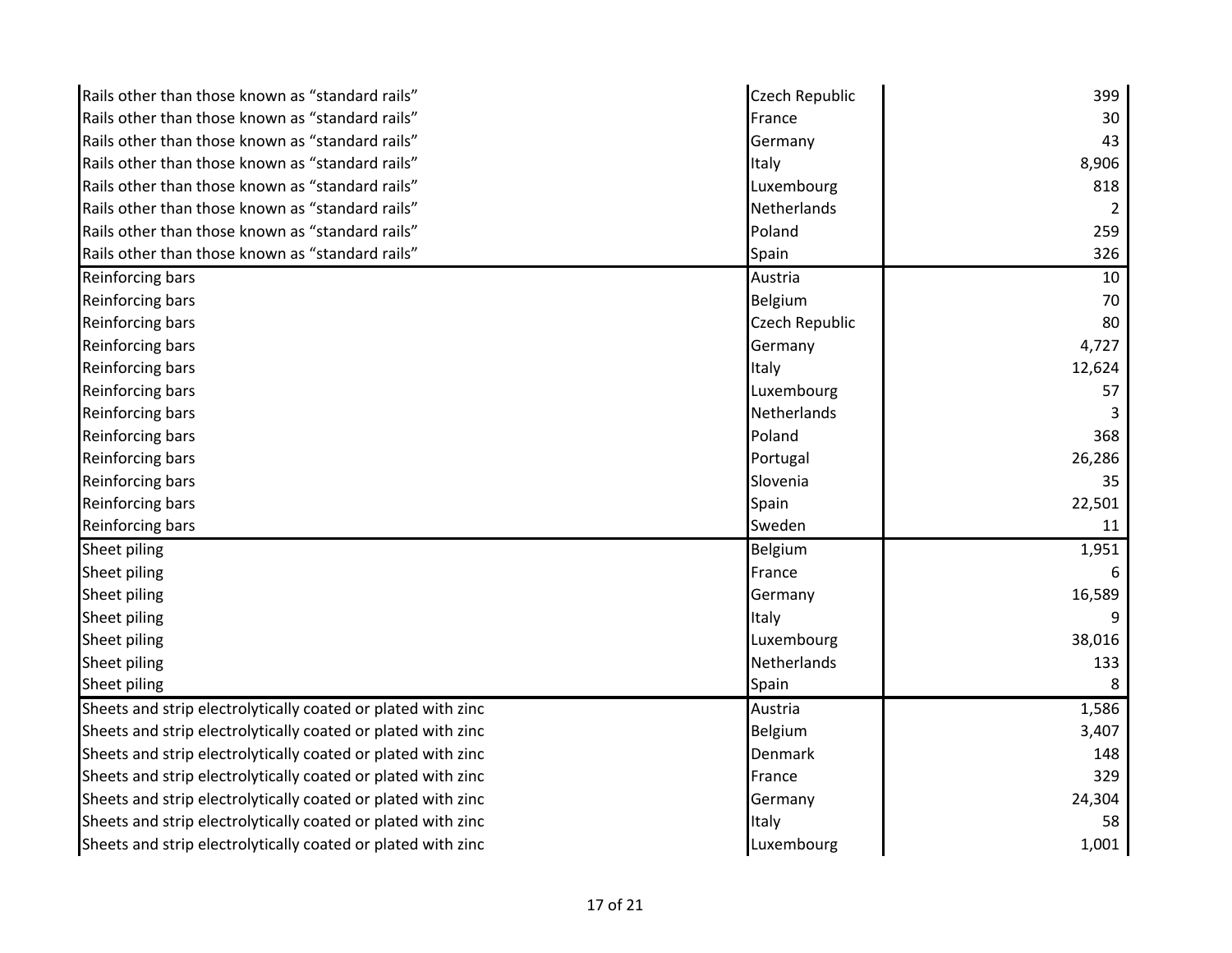| Sheets and strip electrolytically coated or plated with zinc | Netherlands     | 14    |
|--------------------------------------------------------------|-----------------|-------|
| Sheets and strip electrolytically coated or plated with zinc | Spain           | 104   |
| Sheets and strip electrolytically coated or plated with zinc | Sweden          | 5,711 |
| Silicon electrical steel sheets and strip                    | Austria         | 6,105 |
| Silicon electrical steel sheets and strip                    | Belgium         | 332   |
| Silicon electrical steel sheets and strip                    | Czech Republic  | 2,686 |
| Silicon electrical steel sheets and strip                    | Denmark         | 12    |
| Silicon electrical steel sheets and strip                    | France          | 9,138 |
| Silicon electrical steel sheets and strip                    | Germany         | 191   |
| Silicon electrical steel sheets and strip                    | Ireland         |       |
| Silicon electrical steel sheets and strip                    | Italy           | 23    |
| Silicon electrical steel sheets and strip                    | Poland          | 395   |
| Silicon electrical steel sheets and strip                    | Romania         | 46    |
| Silicon electrical steel sheets and strip                    | Slovakia        | 599   |
| Silicon electrical steel sheets and strip                    | Slovenia        | 306   |
| Silicon electrical steel sheets and strip                    | Spain           | 2     |
| Silicon electrical steel sheets and strip                    | Sweden          | 300   |
| Standard pipe                                                | Austria         | 189   |
| Standard pipe                                                | Belgium         |       |
| Standard pipe                                                | <b>Bulgaria</b> |       |
| Standard pipe                                                | Croatia         | 2     |
| Standard pipe                                                | Czech Republic  | 248   |
| Standard pipe                                                | Denmark         | 5     |
| Standard pipe                                                | Finland         |       |
| Standard pipe                                                | France          | 1,016 |
| Standard pipe                                                | Germany         | 9,739 |
| Standard pipe                                                | Hungary         |       |
| Standard pipe                                                | Italy           | 8,863 |
| Standard pipe                                                | Netherlands     | 34    |
| Standard pipe                                                | Poland          | 47    |
| Standard pipe                                                | Portugal        | 6,142 |
| Standard pipe                                                | Romania         | 1,709 |
| Standard pipe                                                | Slovakia        | 49    |
| Standard pipe                                                | Slovenia        | 2     |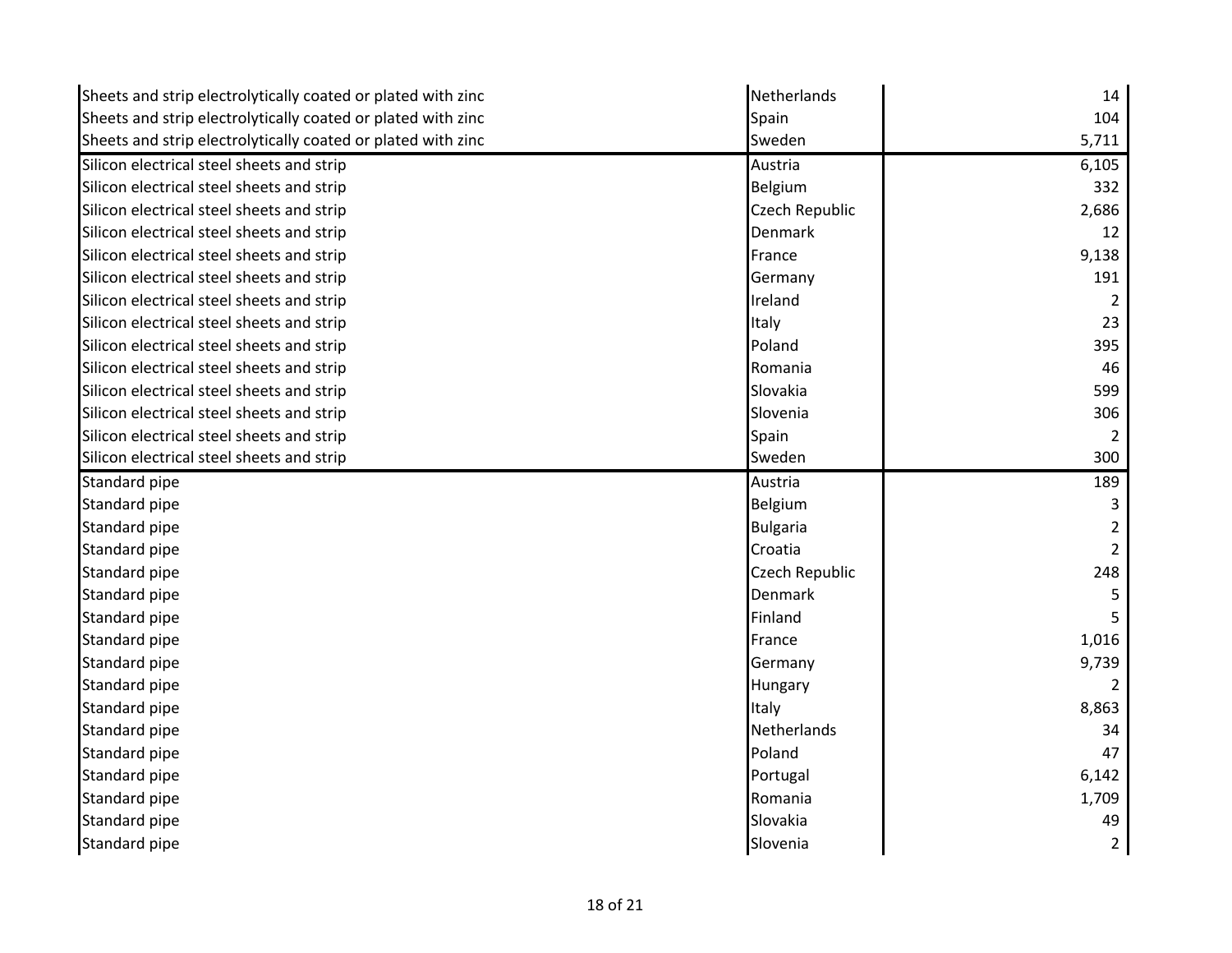| Standard pipe            | Spain          | 5,926         |
|--------------------------|----------------|---------------|
| Standard pipe            | Sweden         | 14            |
| Structural pipe and tube | Austria        | 465           |
| Structural pipe and tube | Belgium        |               |
| Structural pipe and tube | Czech Republic | 2             |
| Structural pipe and tube | <b>Denmark</b> | 6             |
| Structural pipe and tube | Estonia        | $\mathcal{P}$ |
| Structural pipe and tube | Finland        | 3,655         |
| Structural pipe and tube | France         | 276           |
| Structural pipe and tube | Germany        | 1,868         |
| Structural pipe and tube | Greece         | 82            |
| Structural pipe and tube | Hungary        | 43            |
| Structural pipe and tube | Italy          | 23,235        |
| Structural pipe and tube | Luxembourg     |               |
| Structural pipe and tube | Netherlands    | 50            |
| Structural pipe and tube | Poland         |               |
| Structural pipe and tube | Portugal       | 9             |
| Structural pipe and tube | Romania        | 187           |
| Structural pipe and tube | Slovakia       |               |
| Structural pipe and tube | Slovenia       | 2             |
| Structural pipe and tube | Spain          | 37            |
| Structural pipe and tube | Sweden         | 116           |
| Tin plate                | Belgium        | 1,581         |
| Tin plate                | Czech Republic |               |
| Tin plate                | <b>Denmark</b> |               |
| Tin plate                | Finland        |               |
| Tin plate                | France         | 2,916         |
| Tin plate                | Germany        | 121,185       |
| Tin plate                | Italy          |               |
| Tin plate                | Luxembourg     | 403           |
| Tin plate                | Netherlands    | 195,794       |
| Tin plate                | Spain          | 1,682         |
| Tin-free steel           | Belgium        | 11            |
| Tin-free steel           | France         | 1,496         |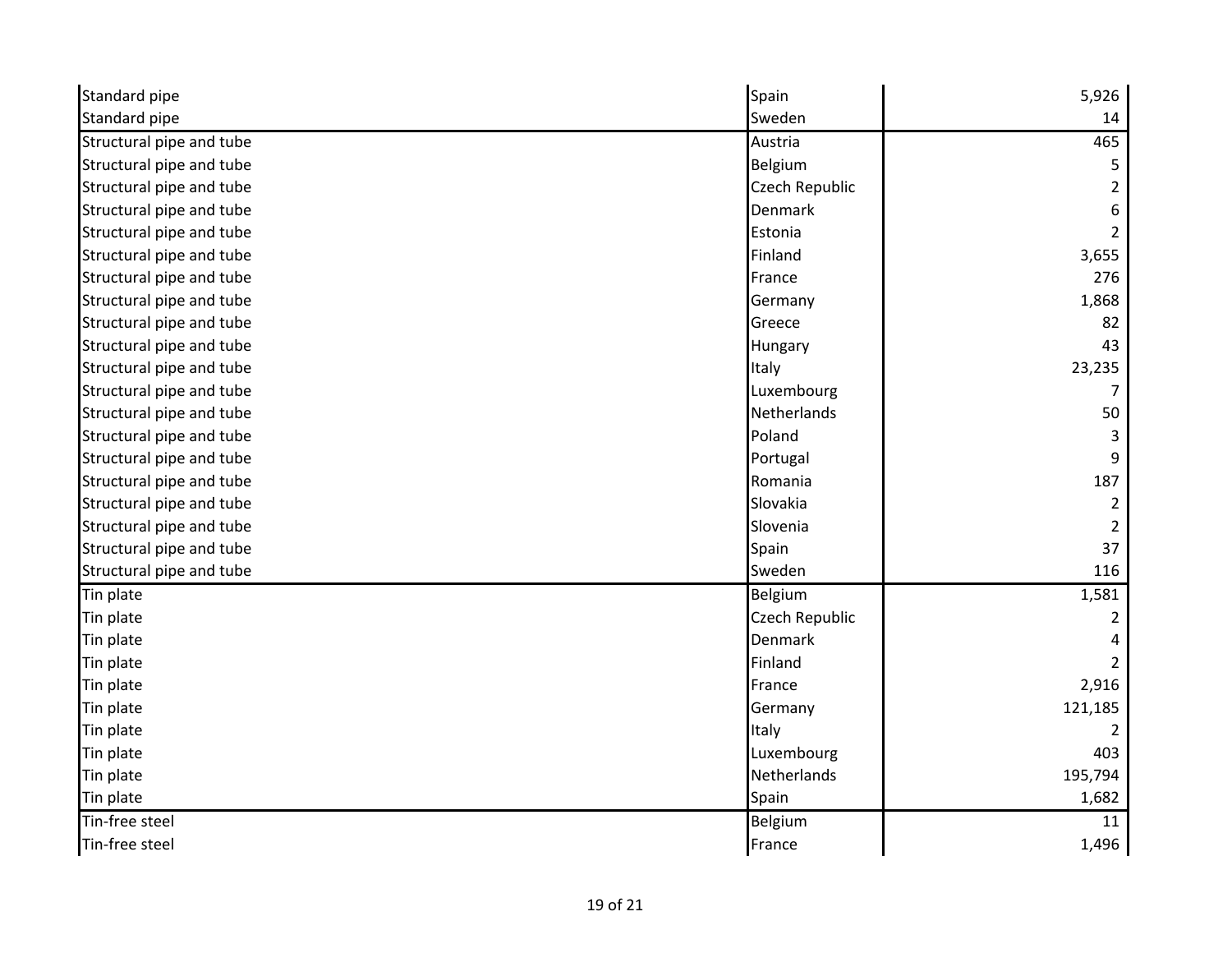| Tin-free steel                               | Germany            | 15,966         |
|----------------------------------------------|--------------------|----------------|
| Tin-free steel                               | Italy              | 147            |
| Tin-free steel                               | Luxembourg         |                |
| Tin-free steel                               | Netherlands        |                |
| Tin-free steel                               | Spain              | 474            |
| Tubes or pipes for piling and other products | Germany            | 5              |
| Tubes or pipes for piling and other products | Italy              | 74             |
| Tubes or pipes for piling and other products | Luxembourg         | 10             |
| Tubes or pipes for piling and other products | Slovakia           | 94             |
| Wire (other than of stainless steel)         | Austria            | 2,074          |
| Wire (other than of stainless steel)         | Belgium            | 773            |
| Wire (other than of stainless steel)         | <b>Bulgaria</b>    | 30             |
| Wire (other than of stainless steel)         | Croatia            |                |
| Wire (other than of stainless steel)         | Czech Republic     | 689            |
| Wire (other than of stainless steel)         | Denmark            |                |
| Wire (other than of stainless steel)         | Estonia            |                |
| Wire (other than of stainless steel)         | Finland            |                |
| Wire (other than of stainless steel)         | France             | 4,670          |
| Wire (other than of stainless steel)         | Germany            | 9,740          |
| Wire (other than of stainless steel)         | Greece             | 1,833          |
| Wire (other than of stainless steel)         | Hungary            |                |
| Wire (other than of stainless steel)         | Ireland            |                |
| Wire (other than of stainless steel)         | Italy              | 9,147          |
| Wire (other than of stainless steel)         | Luxembourg         | 229            |
| Wire (other than of stainless steel)         | <b>Netherlands</b> | 959            |
| Wire (other than of stainless steel)         | Poland             | 1,176          |
| Wire (other than of stainless steel)         | Portugal           | 1,323          |
| Wire (other than of stainless steel)         | Romania            |                |
| Wire (other than of stainless steel)         | Slovakia           | 917            |
| Wire (other than of stainless steel)         | Slovenia           |                |
| Wire (other than of stainless steel)         | Spain              | 3,913          |
| Wire (other than of stainless steel)         | Sweden             | 1,171          |
| Wire of stainless steel, drawn               | Austria            | $\overline{2}$ |
| Wire of stainless steel, drawn               | Belgium            | 14             |